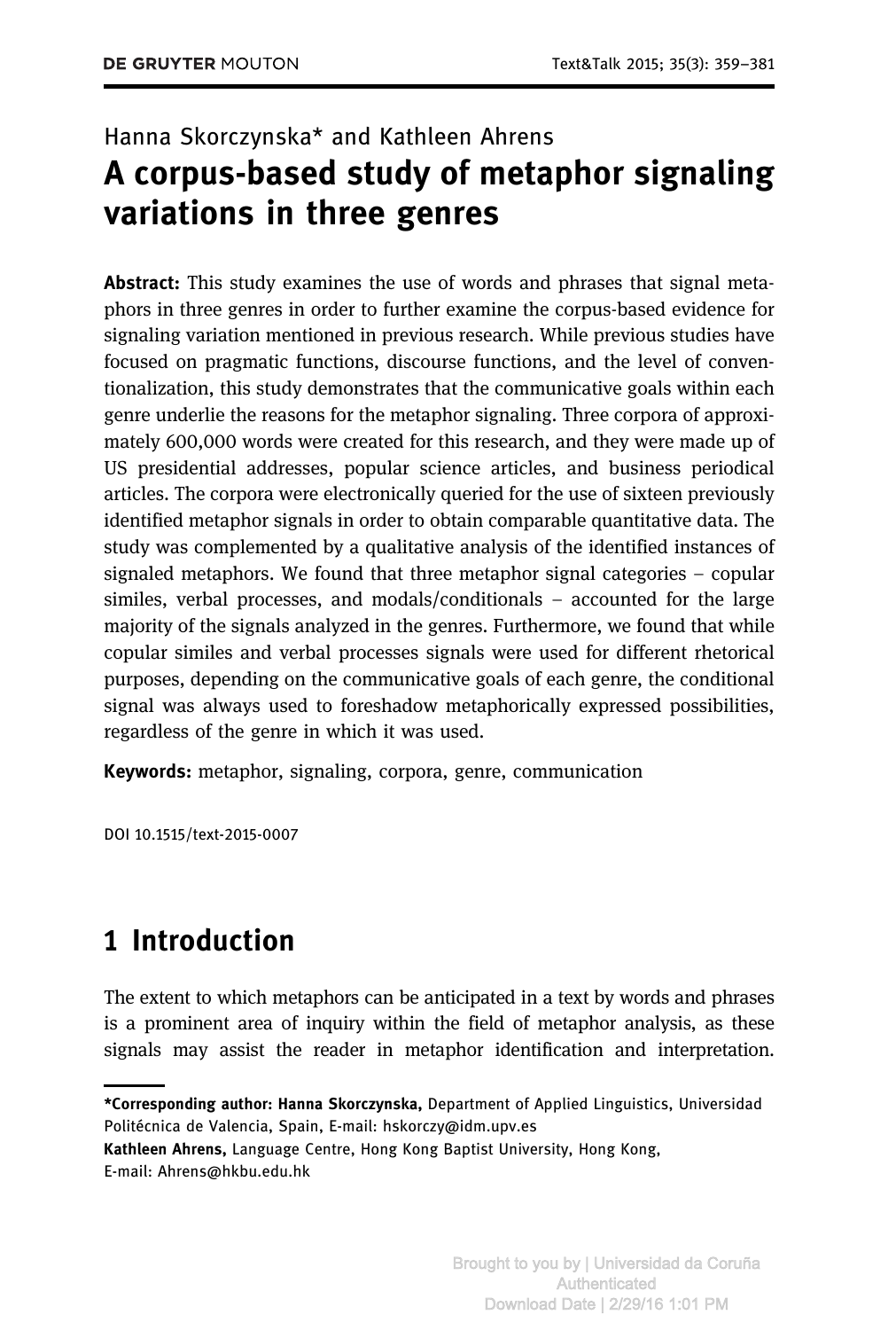Metaphor signaling itself has received attention within metaphor studies and has been approached from different perspectives, often leading to variation in the terminology used. For example, the terms: hedges (Glucksberg and Keysar 1993), metaphorical markers (Goatly 1997), tuning devices (Cameron and Deignan 2003), meta-communicative markers (Pramling 2006), and flagging (Steen 2007) have all been used in the field, indicating that metaphor signaling is a new area of study.

The existing data on the use of metaphor signals provide a fragmentary picture of signal patterning in discourse, as they are based on corpora differing in their size and scope, and focus on distinct words and expressions. Some studies used specifically designed corpora, reflecting a number of communicative contexts (Cameron and Deignan 2003; Partington 2006; Skorczynska and Piqué 2005), while other studies relied on collections of spoken or written discourse samples (Cameron and Deignan 2003; Wallington et al. 2003). Thus, the field is still in need of comparable data sets that can provide more generalizable insights into metaphor signal patterning variations over different contexts, so that knowledge about metaphor co-text can be attained in a more systematic manner. In this sense, this study will improve data comparability by analyzing the same set of metaphor signals in different corpora.

One of the most important findings (Cameron and Deignan 2003) in the field, later replicated in other studies (Skorczynska 2010; Steen 2007; Wallington et al. 2003), revealed that metaphor signaling is not related to the type of metaphor used (conventional or novel), but rather to the local pragmatic strategies of participants.<sup>1</sup> Building on this finding, this study provides corpus data obtained in a contrastive analysis of selected metaphor signals across three genres. The genre perspective proposed here seems to be a promising way of approaching metaphor signaling in discourse, and has been motivated by the concept of metaphor expectedness in discourse, as elaborated by Cameron and Deignan (2003).

The genre perspective (Swales 1990) concentrates on the context of communication and the participants' shared communicative purposes, which in turn influence and constrain the schematic structure of the genre, as well as the lexical and stylistic choices made. From this view, metaphor signaling in

<sup>1</sup> According to Knowles and Moon (2006), novel (or creative) metaphors are those which need to be deconstructed or "unpacked" in order to understand what is meant. They are new, although they may be based on pre-existing ideas or images. By contrast, conventional (or conventionalized) metaphors are repeatedly used in discourse to refer to a particular thing (e.g., "divorced" used to mean "completely separated"). They are recorded in dictionaries, as opposed to novel metaphors. In our study, metaphors included in Macmillan English Dictionary for Advanced Learners (Rundell and Fox 2007) were considered as conventional. The Pragglejaz Project (Steen 2005) argued that it is a suitable dictionary for this purpose.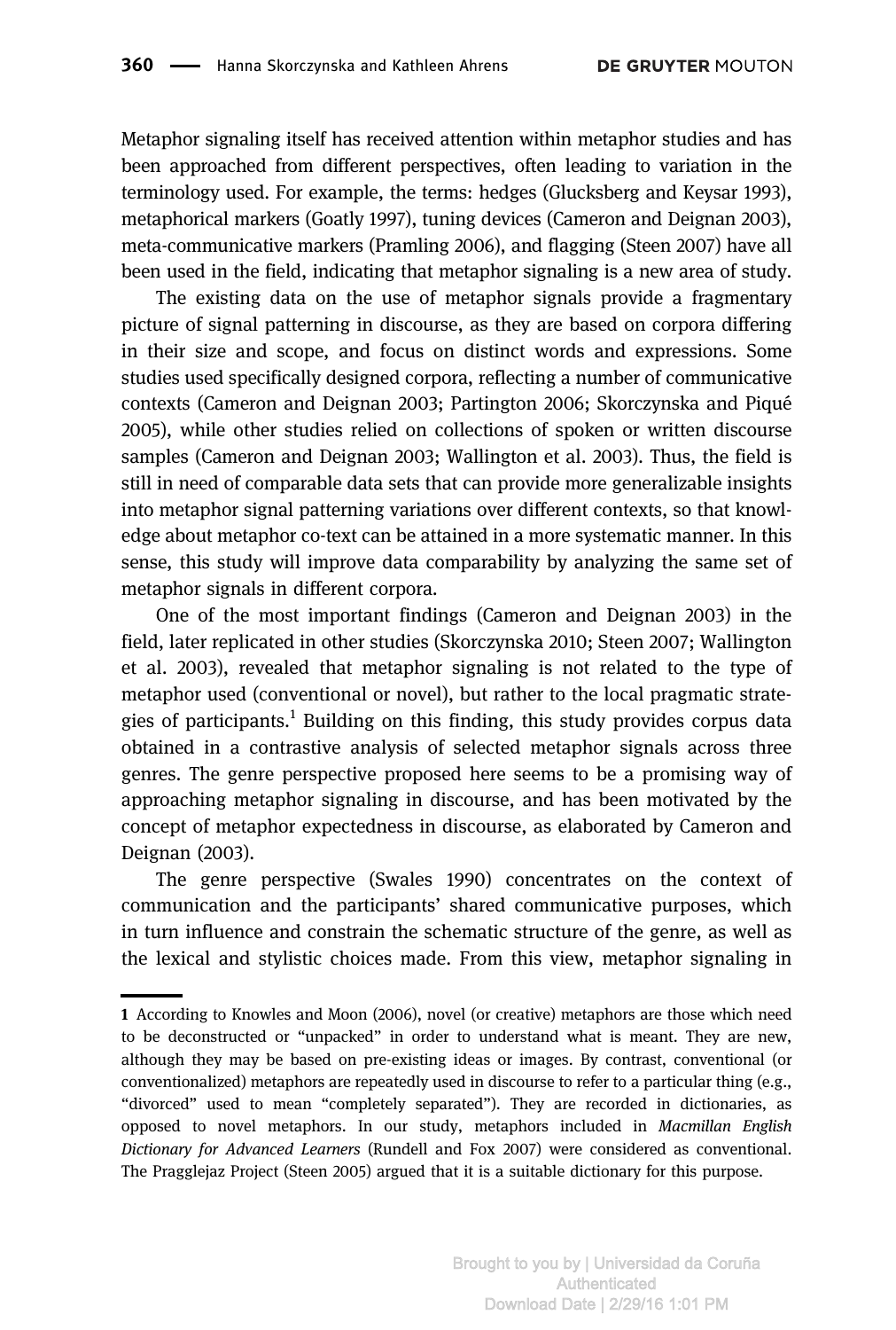discourse might be interrelated with the genre's contextual features, its communicative purposes, and its conventions. As metaphors seem to fulfill distinct pragmatic functions in different genres (Skorczynska and Deignan 2006), the need for metaphor signaling may also vary from genre to genre, in that less expected metaphors may need to be anticipated in discourse to facilitate their comprehension, while metaphors that are highly expected in a particular genre may be signaled for other reasons, as determined by the communicative context.

Variation in metaphor signaling might be correlated with genre variation, not only in terms of the frequency of signals, but also regarding the type of signal used. Therefore, in this study, we hypothesize that the same signaling words and phrases will show different patterns of use in three written genres – political speeches, popular science articles, and business periodical articles – as the communicative goals of those genres vary. The quantitative data and qualitative insights found will provide a basis for a discussion of the interrelations between the genre and metaphor signaling.

The section that follows (Section 2) provides an overview of metaphor signaling research. After that, Section 3 includes a detailed description of the corpora and the research method used. The following three sections discuss the results with reference to the US Presidential Radio Addresses (Section 4), popular science articles (Section 5), and business periodical articles (Section 6). The conclusions are provided in the final section.

## 2 Metaphor signaling

Metaphor signaling has been approached from both qualitative and quantitative perspectives. Miller (1993: 371), for instance, listed the following words and phrases that could signal metaphors in text: like, acts like, looks like, is similar to, as, resembles, or the same as, while Ortony (1993: 347) pointed to sort of, kind of, or in a way. Glucksberg and Keysar  $(1993)$  referred to metaphor signals as hedges and argued that they may diminish the degree of implicative elaboration required in understanding a metaphor.

Along the same line, Goatly (1997) argued that metaphor co-text and context are likely to influence its interpretation, so that the lack of co-textual and contextual clues might lead to metaphor misinterpretation. In other words, the use of linguistic resources as signals in the metaphor vehicle environment can decrease the reader's or the listener's processing effort in interpreting a metaphor. Similarly, the processing effort may increase or diminish depending on the signal category: the most explicit signals, such as *metaphorically* and *really*, convert a metaphor into a literal comparison, as in "young officers who acquired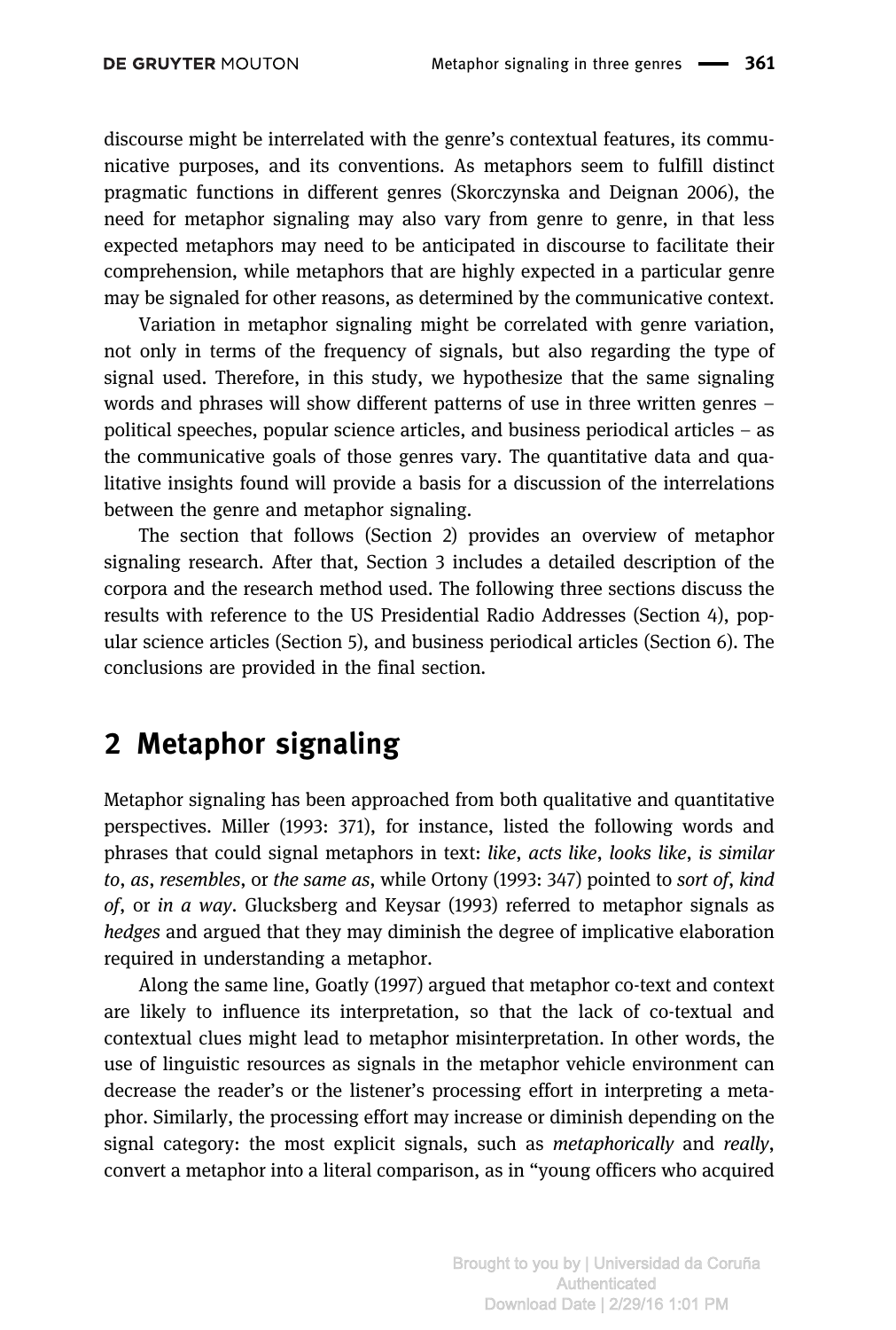wives before they had, metaphorically\* speaking, cut their wisdom teeth" (Goatly 1997: 170; asterisk and bold letters have been added). The least explicit signals, such as *may* and *as it were*, generate a variety of weak implicatures, such as those created by "they disappeared instantly as it were $\star$  into thin air" (Goatly 1997: 193; the author's asterisk and bold letters).

Goatly's (1997) grouped metaphor signals into twenty categories: explicit markers (*metaphor, figuratively*); intensifiers (*literally, really*); hedges or downtowners (in a way, a bit of); semantic metalanguage (mean, import); mimetic terms (image, likeness); symbolism terms (symbol, sign); superordinate terms (sort of, kind of); copular similes (like, as); precision similes (material verb + like); clausal similes (as if, as though); perceptual processes (seem, sound); misperception terms (delusion, illusion); cognitive processes (believe, think); verbal processes (say, call); so to speak; orthography; modals  $+$  verbal processes (could say); modals (must, perhaps); conditionals (if.... could); and as it were.<sup>2</sup>

Cameron and Deignan (2003) showed that metaphors are signaled depending on their expectedness in a particular discourse context. The authors found that metaphor tuning devices were used to direct listeners to a particular interpretation of a metaphor and to adjust the strength of a metaphor. They were also used to alert interlocutors to the unexpected use of a metaphor, for instance when a metaphor used is not appropriate for the level of formality in the interaction. Metaphor expectedness in discourse can be interpreted in terms of the hearer's ability to match the topic with the vehicle, the existence of other linguistic cues, or metaphor appropriateness for the register used. As can be seen, expectedness is an all-inclusive concept, which involves contextual aspects of discourse and metaphor use, as well as the interlocutors' abilities. The study suggests that spoken communication could feature a significant frequency of tuning devices for metaphors, as interlocutors may be involved in evaluating each other's discourse competence during their interaction in a specific communicative context.

In a comparative study of metaphor signals in a corpus of economic research papers and a corpus of business periodical articles, Skorczynska and Piqué (2005) detected significant differences in the use of 67 potential metaphor signals (Goatly 1997). A larger number of signals were found in the business periodical articles corpus in comparison to the economic research papers corpus. The frequency of individual metaphor signals was also significantly higher in the business periodical articles corpus. The study attributed metaphor signaling variation to a possibly more frequent use of metaphors in business periodicals and to distinct

<sup>2</sup> Wallington et al. (2003), following Goatly's (1997) study, provided a list of metaphor signals compiled through the studies of metaphor collocational patterns in corpora. The authors divided the signals into twelve types and established a similar categorization to Goatly's (1997).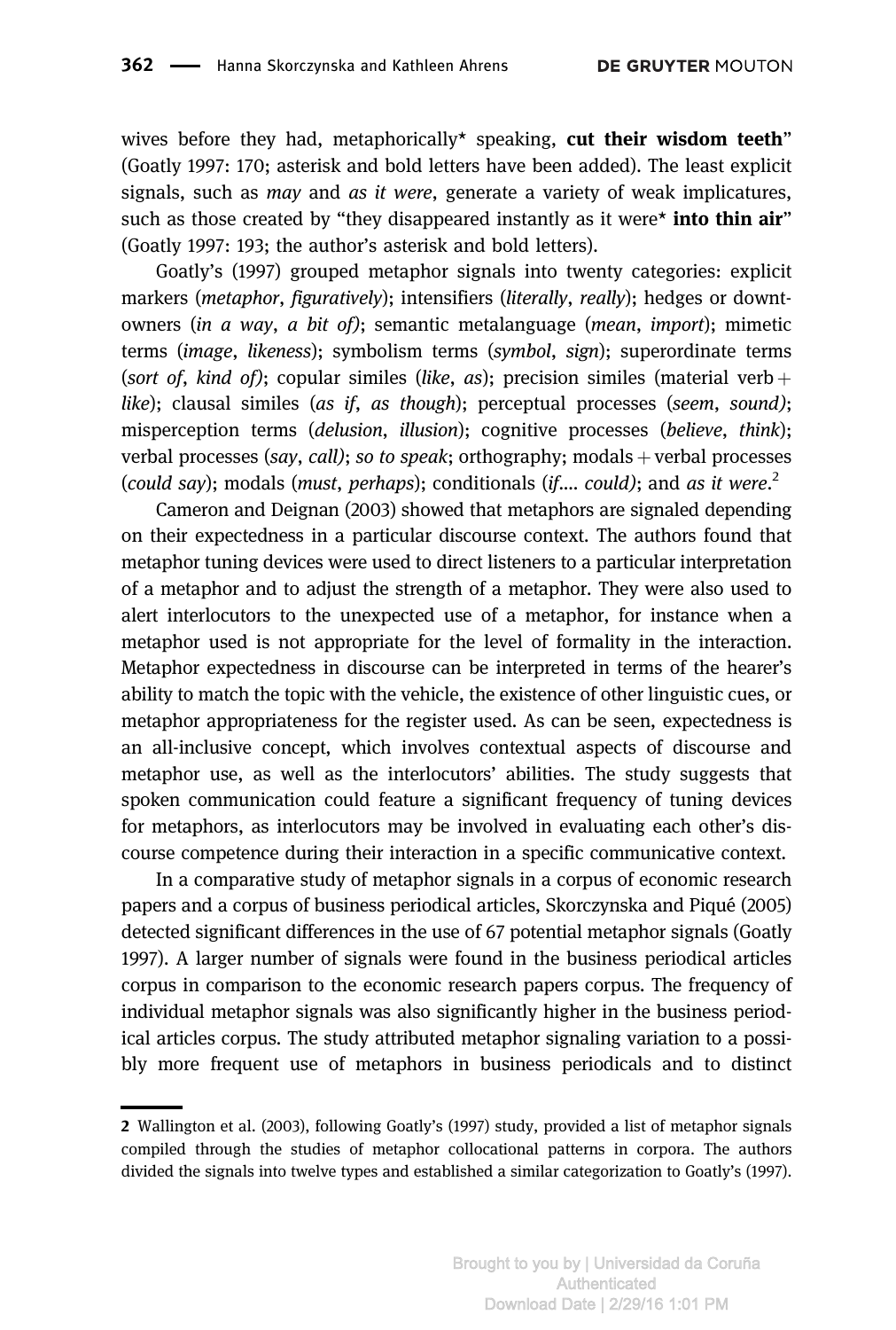discourse functions of the samples studied. A more functional and more detailed approach to metaphor signals was adopted in Skorczynska (2010). The study revealed that there were correlations between metaphor signaling and metaphor functions in discourse. For instance, business metaphorical terms were not signaled, while half of the illustrating metaphors were anticipated by signaling words and phrases. In this sense, the study confirmed Cameron and Deignan's (2003) claim that metaphors can be signaled or not signaled depending on their discourse functions, rather than on their level of conventionalization.

From a rather different perspective, and using data from a small corpus of different discourse samples, Wallington et al. (2003) reported that metaphors were more frequently anticipated by *metaphoricity signals* in written rather than in spoken discourse. This might have occurred because of a more frequent use of metaphors in written texts in general, and because writing allows time for the use of creative or novel metaphors, which in turn might need to be signaled for the reader's convenience. Spoken discourse, or speech in general, may not favor the construction of novel metaphors, and therefore the use of metaphor signals might not be necessary. The study also revealed that the probability of a word or phrase to be used as a metaphor signal was higher in the written part of the corpus analyzed.

Similar results were reported by Low et al. (2008) in the study of metaphors in three academic lectures. The authors argued that metaphor signaling was inconsistent and infrequent, and they related the differences detected to the degree of discourse formality. There were practically no instances of metaphor signaling in the formal lectures, while in a more informal example, the lecturer repeatedly used *sort of* to signal metaphors indicating the lecture's key episodes. This is an interesting finding as it shows that the absence or presence of metaphor signaling may be related to different levels of discourse formality.

Partington (2006: 282–286) showed that sort of and kind of were more often used to signal metaphors in newspapers than in spontaneous oral discourse, represented by political briefings. Newspaper writing is highly creative and rich in expressions, exhibiting a higher figurative density than the political briefings, which in general confirms findings on written and spoken discourse by Wallington et al. (2003). What is interesting is that sort of is also used in newspaper writing, in addition to being used in informal lectures, as discussed in Low et al. (2008). These are two very different genres and levels of formality, and this indicates that the signal itself might be used in different genres; that is, within any one study, comparisons may be made regarding what types of signals are used and how frequently they are used, but it is difficult to draw comparisons across studies that focus on small samples of discourse using different methodological approaches.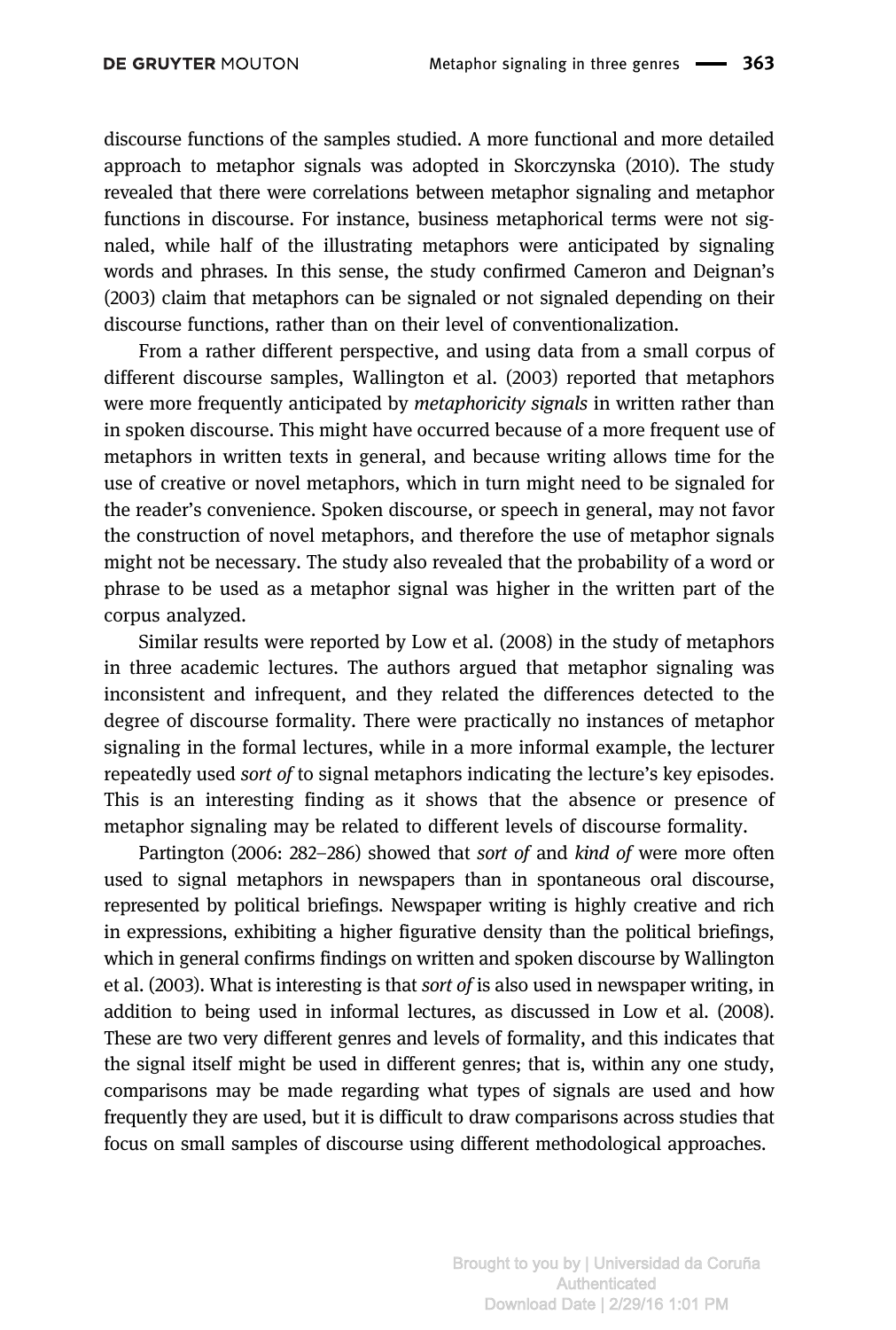Thus, in this study we would like to return to the issues raised in Skorczynska and Piqué (2005), who found that the signaling of metaphors was more frequent in business articles than in research papers and that the categories of usage differed across these two genres. Hence, this study will examine metaphor anticipation patterns involving metaphor signals across three genres with different audiences and different goals. Saturday addresses by US presidents, broadcast by radio and currently available as video files on the White House's website, are consent-oriented subgenres of political speech. They are designated to express consensual political values and political norms, often related to the imagined community of the nation, as well as to national identity. Even though the orators read a text prepared beforehand, they often try to suggest that they are speaking freely (Reisigl 2008).

Popular science articles aim to disseminate scientific knowledge to general society, by transforming "specialized knowledge into 'everyday' knowledge," as well as by re-contextualizing scientific discourse (Calsamiglia and Van Dijk 2004: 370). They are not a simplified version of the research article, but a discursive reconstruction of scientific knowledge to an audience other than the academic one (Calsamiglia et al. 2001). The discourse of science popularization can be described in terms of enunciative standpoints (Beacco et al. 2002; Moirand 2003), which add discourses of different sectors of society (e.g., policy-makers, technical practitioners, historians, sociologists, and public) in the discussion of the validity of scientific findings.

An overview of our corpus of business periodical articles has showed that they are intended for the general educated public interested in economic matters and political affairs. They are similar in their communicative purpose to opinion articles in newspapers, as they provide an in-depth analysis and an interpretation of the issues of interest to a wide range of professionals from the field of economy and business management, in addition to nonspecialist readers willing to broaden their views on the current economic and political matters.

The data obtained from the three corpora will allow for a more generalizable view of metaphor signaling variation across genres. We hypothesize, following Skorczynska and Piqué (2005), that the differences in communicative goals will result in metaphors being used more frequently in popular science articles and business periodical articles, as the need for explanation is greater in these two genres. This finding would also be in line with the frequency data found in Partington (2006) and Wallington et al. (2003), showing that metaphors occur more frequently in text than in speech, even though our sample is a written-to-beread speech. In addition, we should find that the reasons for signaling metaphors in political speeches differ from the reasons metaphors are signaled in the other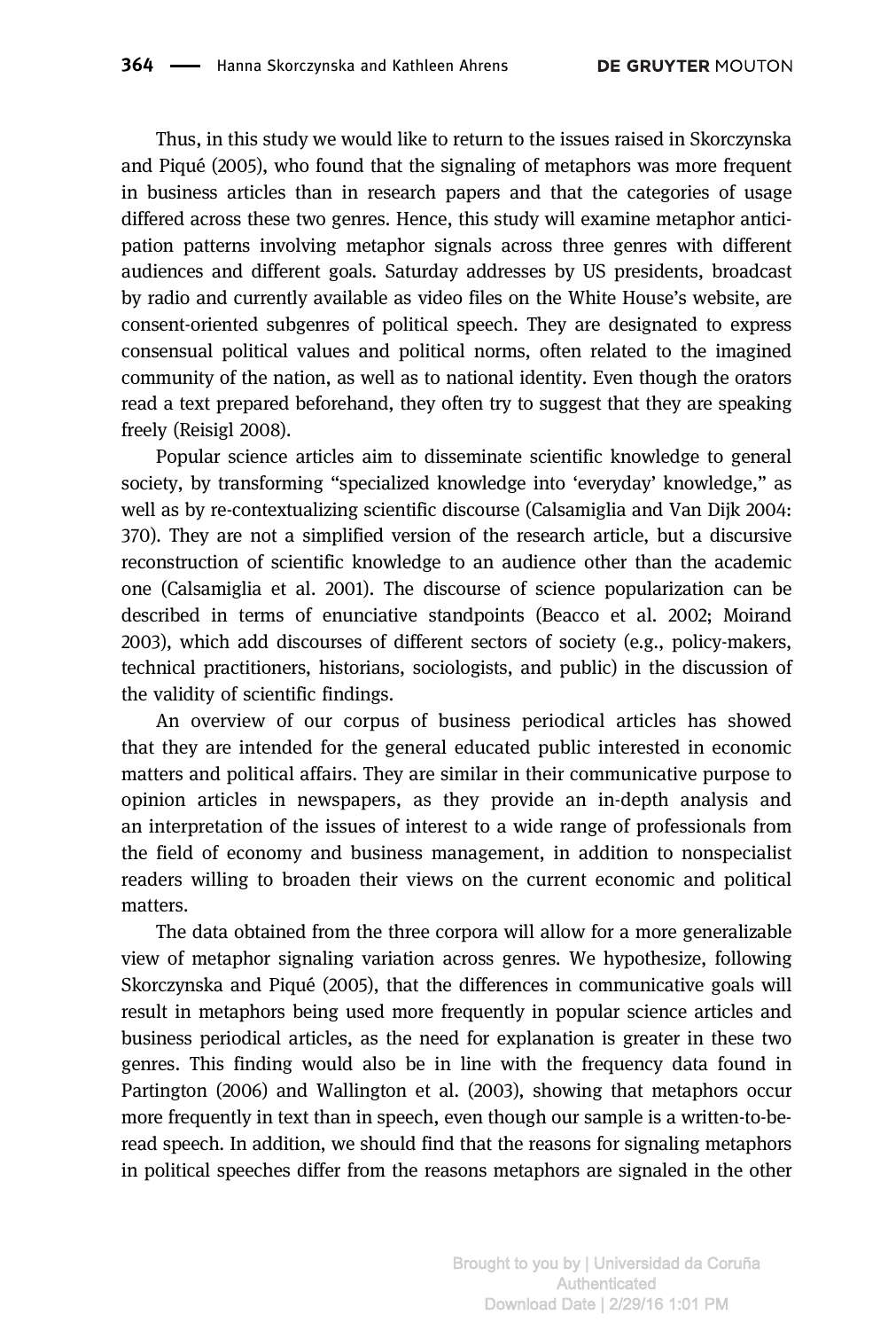two genres, as political speeches are designed not to examine and explain, but rather to persuade and convince.

## 3 Corpora and research method

Three written corpora of a similar size were created for this study: US Presidential Radio Addresses, popular science articles, and business periodical articles. The corpora were designed to cover entirely different topics so that a variety of language uses would be reflected. While all three genres are available and comprehensible to a readership educated at the high-school level and above, those reading in any one (or more) of the three genres will usually be interested in those areas, i.e., politics, business, or science. In addition, possible differences between the use of metaphor signals in spoken and written language were attended by including samples of presidential addresses, even though they represent written-to-be-spoken discourse, and therefore cannot be approached in the same terms as spontaneous spoken production.

The US Presidential Radio Addresses corpus consisted of nearly 700,000 words and contained speeches by four US presidents: George H. W. Bush (1989– 1993), Bill Clinton (1993–2001), George W. Bush (2001–2009), and Barack Obama (2009). The collection of speeches covered a wide time span of nearly 20 years. The US Presidential Radio Addresses are delivered on the radio every Saturday morning, and more recently, Barack Obama's weekly addresses are uploaded to the White House webpage as video clips. The US presidents frequently comment on the current situation of the country, focusing on a particular political, social, or economic issue. The second corpus included articles published in two popular science magazines – Scientific American and New Scientist – and consisted of slightly more than 600,000 words. Popular science magazines offer an interpretation of scientific developments, and the articles can be written by both scientists and journalists. The third corpus included a collection of articles published in three business periodicals – Business Week, Fortune, and The Economist – and consisted of around 600,000 words. These articles are intended for business practitioners, but also for anyone interested in economic issues, and they are normally written by journalists specialized in business and management.

Sixteen metaphor signals were chosen for the study (Table 1). They were selected from the most frequent metaphor signals and metaphor signal categories reported in Skorczynska and Piqué (2005), based on the original list by Goatly (1997). Because of the aim of this research, we chose a top-down approach to obtain significant data in terms of word frequency.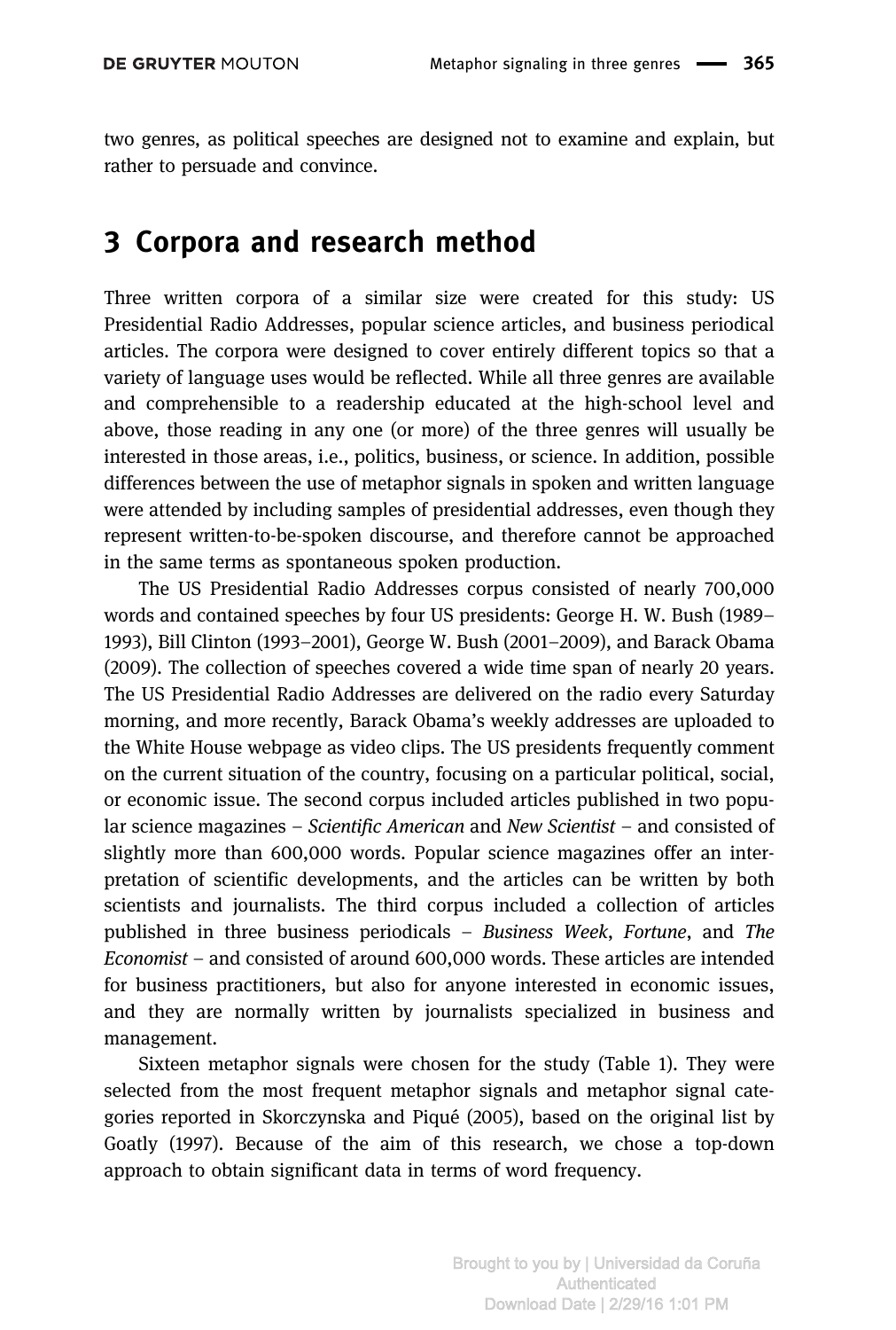| <b>Metaphor signal category</b> | Metaphor signal         |
|---------------------------------|-------------------------|
| Explicit signals                | metaphor                |
| Intensifiers                    | just, really, literally |
| Symbolism forms                 | symbol                  |
| Superordinate terms             | sort of, kind of        |
| Copular similes                 | like, as                |
| Clausal similes                 | as if                   |
| Perceptual processes            | look                    |
| Verbal processes                | sav. call               |
| Modals and conditionals         | may, could, would       |

Table 1: Metaphor signals analyzed (based on Goatly 1997).

A corpus analysis of metaphor signaling is straightforward and can be carried out with any concordancing program, if we use a pre-selected list of signals. The concordances of the words and phrases previously selected as potential metaphor signals can be manually analyzed for the cases of metaphor signaling. In this study, WordSmith Tools 5 (Scott 2008) was used to electronically query the three corpora for the use of the words and phrases in Table 1. Thereafter, the concordances obtained were manually examined for signaled metaphors. Three analysts independently conducted the manual analysis of the concordances following the Metaphor Identification Procedure Vrije Universiteit (MIPVU) (Steen et al. 2010). The advantage of using MIPVU is that it acknowledges the use of metaphor flags or signals; that is, words that are related to metaphors, and which are considered as direct. Direct metaphors involve cross-domain mapping taking place in conceptual structure, but are expressed directly at the level of linguistic form by the use of words such as *like*, *as*, *seem*, etc. Steen et al. (2010) point out that similes, analogies and other nonliteral comparisons are examples of directly expressed metaphors.

The level of agreement reached by the three analysts in the identification of metaphors anticipated by the words listed in Table 1 was between 80% and 100%. When agreement was less than 100%, the examples were discussed until a consensus was reached.

# 4 Metaphor signals in the US Presidential Radio Addresses

Table 2 shows the normalized frequencies of the signals examined in the US Presidential Radio Addresses. Would was the most frequently used signal,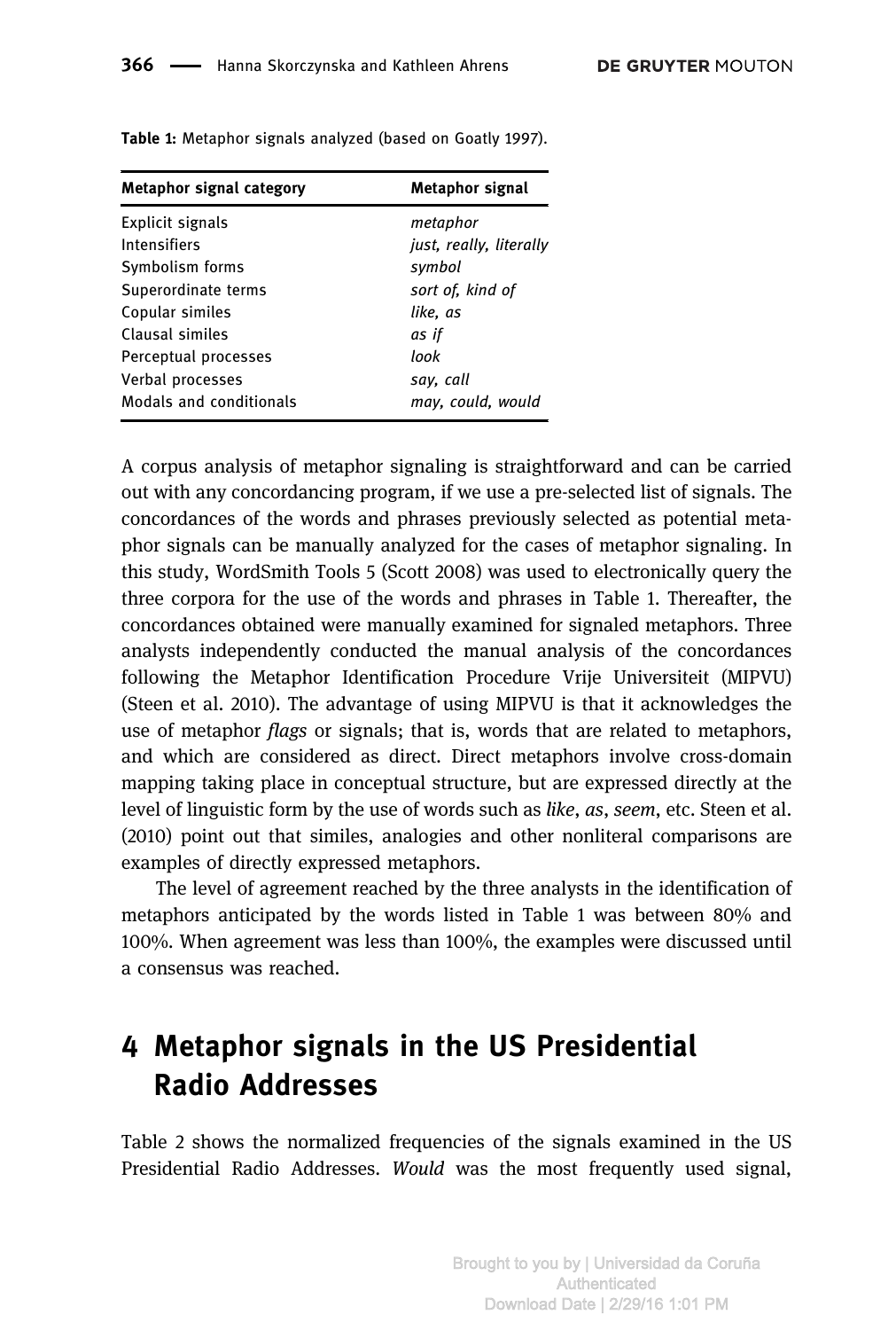| Metaphor signal | <b>Occurrences</b> | Per 1,000 words |
|-----------------|--------------------|-----------------|
| would           | 65                 | 0.0958          |
| as              | 37                 | 0.0545          |
| say             | 34                 | 0.0501          |
| symbol          | 19                 | 0.0280          |
| just            | 17                 | 0.0250          |
| could           | 15                 | 0.0221          |
| call            | 13                 | 0.0192          |
| like            | 11                 | 0.0162          |
| really          | 5                  | 0.0074          |
| may             | 5                  | 0.0074          |
| look            | 3                  | 0.0044          |
| kind of         | $\mathbf{1}$       | 0.0015          |
| metaphor        | 0                  | $\mathbf 0$     |
| literally       | 0                  | $\mathbf 0$     |
| sort of         | 0                  | 0               |
| as if           | 0                  | $\mathbf 0$     |

Table 2: Frequencies of metaphor signals in the US Presidential Radio Addresses.

followed by as and say. Two words (metaphor, literally) and one phrase (sort of) did not signal any metaphor in the corpus. Only occurrences that signaled a metaphor are included in Table 2.

The most frequent metaphorical signal used is the conditional would, which assists in describing hypothetical situations, that is, possible true circumstances if particular conditions are fulfilled. In signaling metaphors, would enhances the metaphoricity of a following expression reinforcing its present non-true status. In the examples provided, metaphor signals are highlighted with an asterisk, while metaphorically used words (metaphor vehicles) are emphasized in bold.

(1) (Bill Clinton, 15 July 2000)

Having already passed more than half a trillion dollars in reckless tax cuts, this week they passed a fiscally irresponsible plan to repeal the entire state tax. Its costs would\* explode to \$750 billion after 10 years.

- (2) (Bill Clinton, 16 December 1995) America's children would\* bear the most pain from the sharp cuts proposed by the Republican Congress.
- (3) (George W. Bush, 9 October 2004) He's proposed the Kerry doctrine, which would\* **paralyze** America by subjecting our national security decisions to a global test.

Brought to you by | Universidad da Coruña Authenticated Download Date | 2/29/16 1:01 PM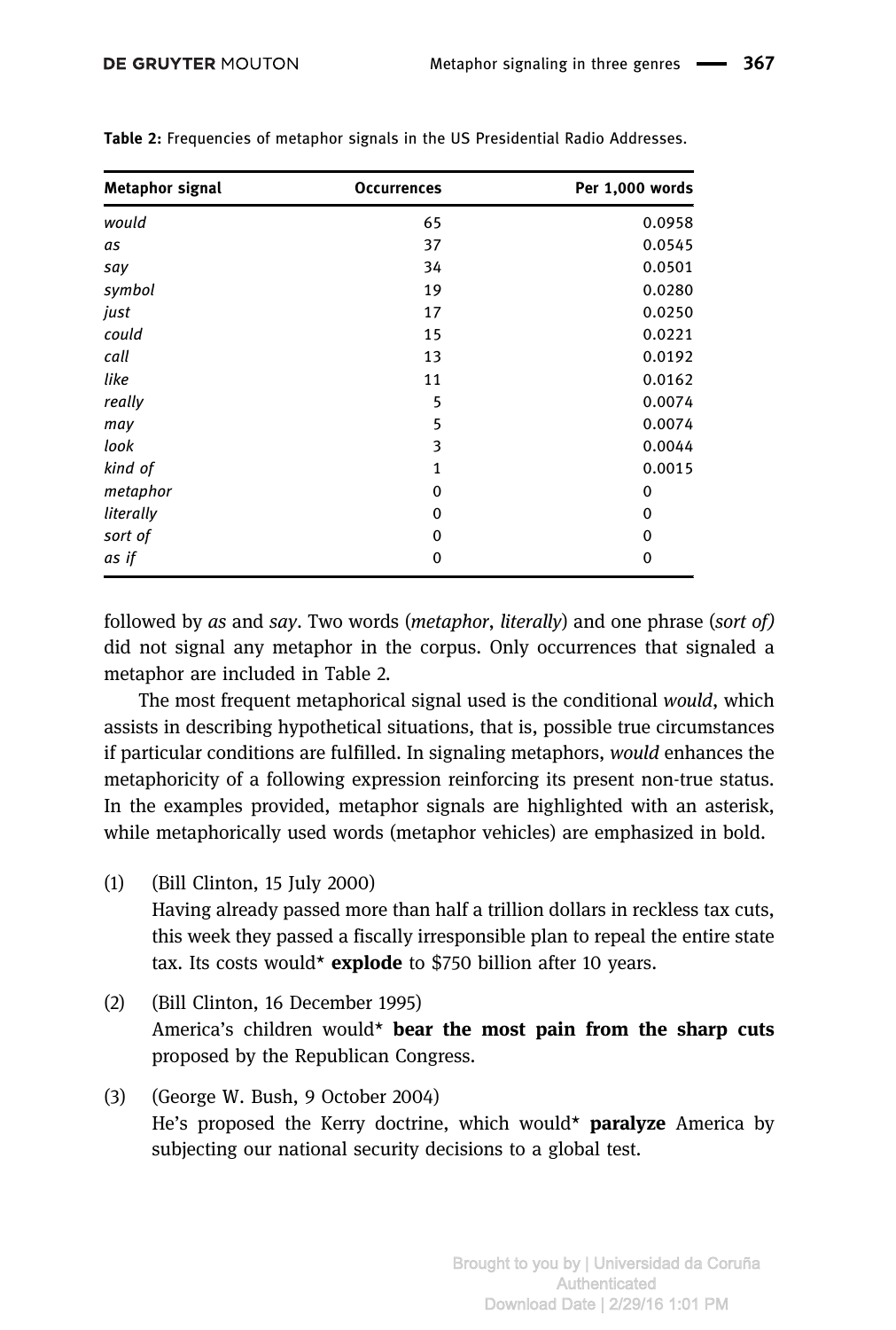(4) (George W. Bush, 26 November 2008) But in that hour of trial he gave thanks, because he believed America would\* weather the storm and emerge into a new era of liberty.

Would combines with verb metaphors, and thus the metaphorical meaning signaled refers to actions, processes, and states. The metaphors signaled in this way are used by the presidents to express their particular vision of what might happen in hypothetical situations, and in this way, to point to alternative solutions or to describe situations which may occur if certain actions are not taken. The verb metaphors anticipated by would tend to be semantically polarized by transmitting either positive meaning (example [4]) or negative meaning (examples [1], [2], and [3]) in order to conveniently create either a good or a bad perspective of the American reality and of the rest of the world.

Would, therefore, plays a pragmatic role, in that it signals metaphors enacting hypothetical realities in order to generate a greater impact of the message being promulgated in the political discourse. The hypothetical scenarios are therefore strengthened by the use of the signal, in a way similar to how certain signals were used in the classroom interactions discussed in Cameron and Deignan (2003). Viewed from the genre perspective, it seems that this particular pragmatic role of metaphor anticipation is favored in certain communicative contexts, such as political speeches, where hypothetical scenarios are essential tools of the rhetorical argument.

Other signals from the category of modals and conditionals – could and  $may$  – were also identified in the corpus, but they were used less frequently, with 0.0221 and 0.0074 occurrences per 1,000 words, respectively. As with would, conditionality and modality are used to signal metaphors that depict possible ideal or undesired political and social scenarios (examples [5] and [6]).

- (5) (George H. W. Bush, 28 September 1991) If every community in this land committed itself to sacrifice and action in this work, then each could\* become a "community of light".
- (6) (Bill Clinton, 5 April 1997) But this morning it looks like this chance to reopen the Government may\* be slipping away.

As, appearing half as frequently as would, was used in nonliteral comparisons. Most of those nonliteral comparisons signaled by as were conventional metaphorical expressions. However, it is interesting to observe how the use of a conventional metaphor (examples [7] and [9]) can be made deliberate by anticipating as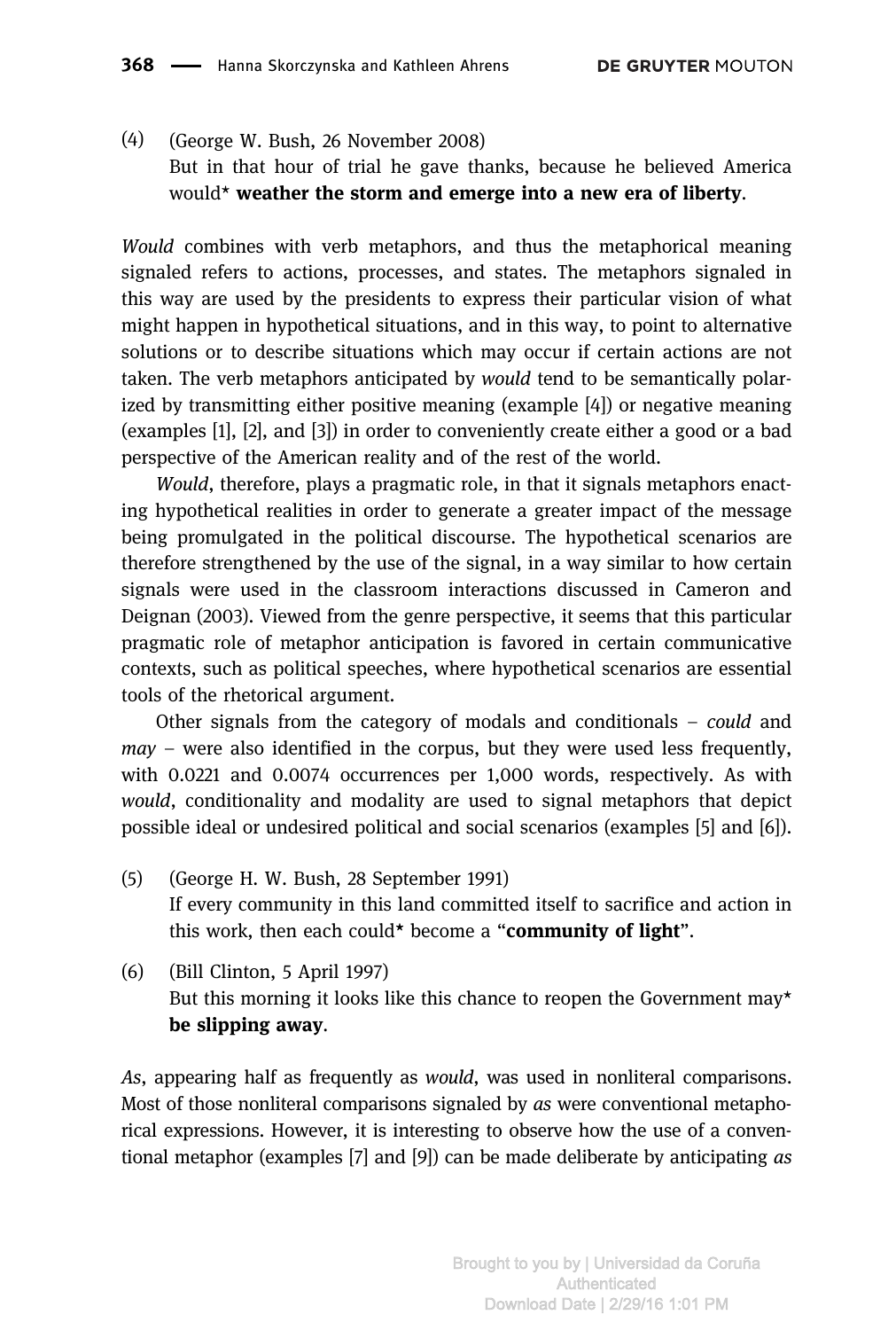combined with a verb expressing a personal view:<sup>3</sup> I place... as.... or I view....as.... These phrases seem to be especially effective in strongly personalizing a politician's speech, and thus in transmitting a particular ideological stance.

- (7) (George H. W. Bush, 6 June 1992) Thomas Jefferson's words still ring true: "I place public debt as  $*$  the greatest of the dangers to be feared".
- (8) (Bill Clinton, 17 February 1996) Two distinguished United States Senators have sponsored a sensible campaign finance reform bill that can serve as<sup>\*</sup> a foundation for real reform.
- (9) (George W. Bush, 27 January 2001) I view principals, teachers, and parents as\* allies in reform.

Say was nearly as frequent as  $as$  in signaling metaphors in the presidential addresses, and served to quote someone else's metaphor, included between inverted commas. In most of the cases with  $say$ , the metaphorical statements of relevant American personalities (examples [10] and [11]), historical and current, were mentioned; in addition, the figurative assertions of unknown American citizens were used as an inspiration in the messages to the American nation. On fewer occasions, the speaker used the first person plural we say.../we said... to anticipate a metaphor apparently shared with the audience (example [10]).

- (10) (Bill Clinton, 11 November 2000) President Roosevelt once said\*, "Democracy is not a static thing, it is an everlasting march".
- (11) (Barack Obama, 11 April 2009) This idea that we're all bound up, as Martin Luther King once said\*, "in a single garment of destiny", is a lesson of all the world's great religions.
- (12) (Bill Clinton, 14 August 1993) With the economic plan in hand and a very tough anticrime bill on the way, we can truly say<sup>\*</sup> – our country **is headed in a new direction**: more responsibility, more opportunity, a deeper sense of community, and restoring the American dream.

<sup>3</sup> All types of metaphor, whether conventional or novel, can be used deliberately in discourse. The concept of deliberateness has to do with the communicative function of metaphor rather than with its cognitive and linguistic structure (Steen 2008).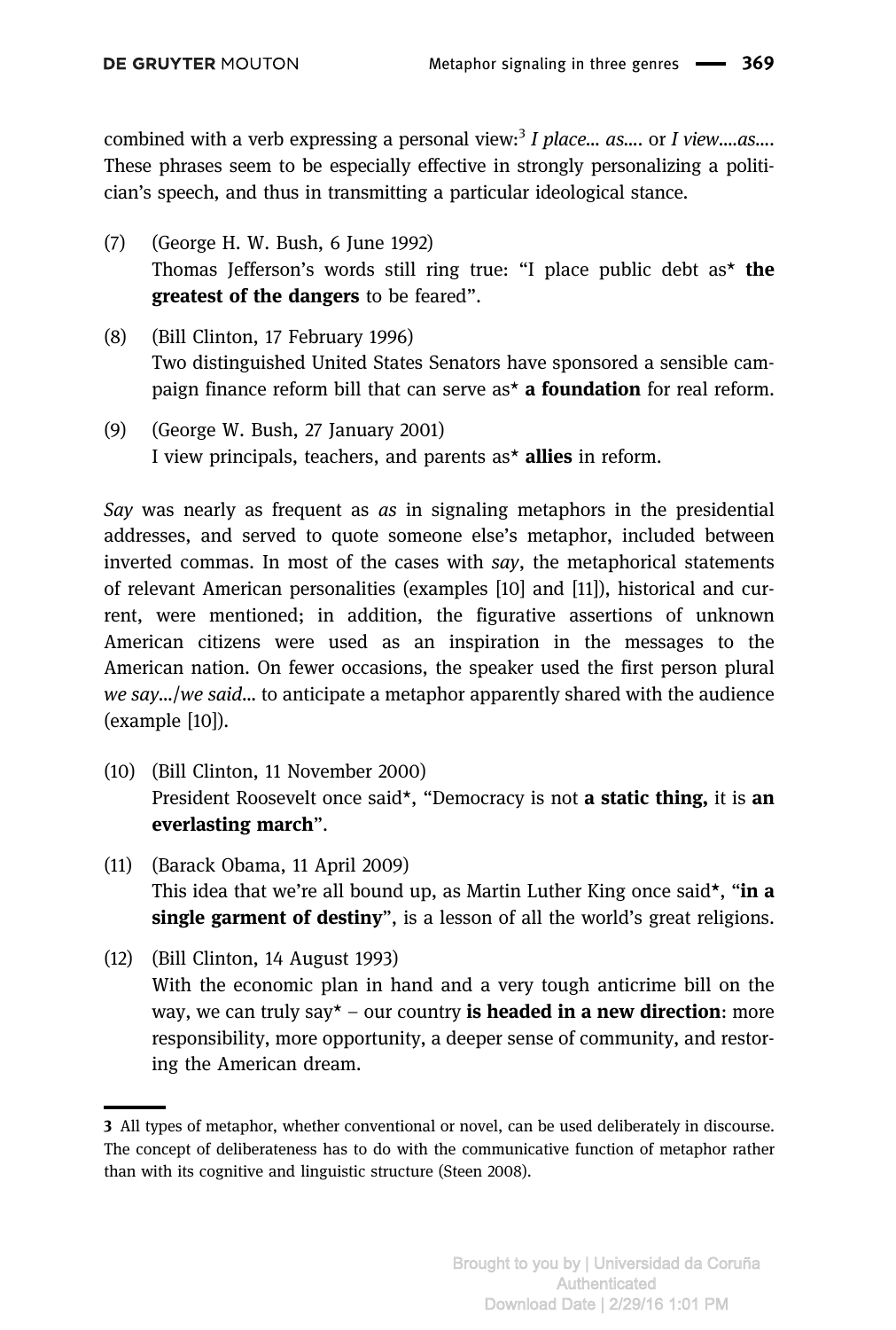The use of metaphors occurring in both direct speech (examples [8] and [9]) and indirect speech (example [10]), is frequent in the presidential addresses, especially in the case of Bill Clinton, although there were no cases of the presidents quoting their own metaphors. In addition to serving as an inspiration, quoted metaphors allow the speakers to align themselves with the collective history and wisdom of the nation.

The relatively high frequency of symbol (0.0280) in this corpus should also be noted. It was used with reference to the symbols of the United States' national identity (e.g., flag, the White House, the World Trade Center) and to the symbols of spiritual values, especially Christian religious values. Interestingly, all of the 18 instances of symbol signaling a metaphor were used by two of the four presidents analyzed: George W. Bush (8 instances) and Bill Clinton (10 instances). Similar to the use of quoted metaphors discussed above, the use of symbol allows the speakers to align themselves with the shared political and religious history of the nation.

- (13) (Bill Clinton, 11 November 2000) ... the White House has stood as the living symbol<sup>\*</sup> of our **democracy.**
- (14) (Bill Clinton, 2 April 1994) Easter symbolizes\* for us the ultimate victory of good over evil, hope over despair, and life over death.

In sum, metaphor signals in the presidential addresses corpus serve primarily to identify metaphors that inspire or transmit ideology, or to align the politician with the collective experience of the nation (cf. Charteris-Black's [2004] discussion of metaphorical keys to transmit political ideology). Explicit references to the use of metaphorical expressions (metaphor) were not found in the corpus, nor were instances of the informal sort of identified. Kind of, similar to sort of, was used only once, and the practical absence of these signals seems to be significant for this corpus. Goatly (1997: 179–183) suggested that both sort of and kind of are especially frequent in dialogue, when speakers need to use a metaphor to fill a lexical gap or to express hesitation. However, this contradicts Partington's (2006) findings pointing to a more frequent use of these two signals in newspaper discourse, as compared to political briefings, which exemplify spontaneous oral discourse. The author argued that this pattern of metaphor signaling was due to a higher density of metaphorical language in newspapers.

In the presidential addresses, which are written to be spoken orally, the references to figurative language expressing imprecision or vagueness – as in the case of sort of and kind of – are avoided by the presidents. Obviously, the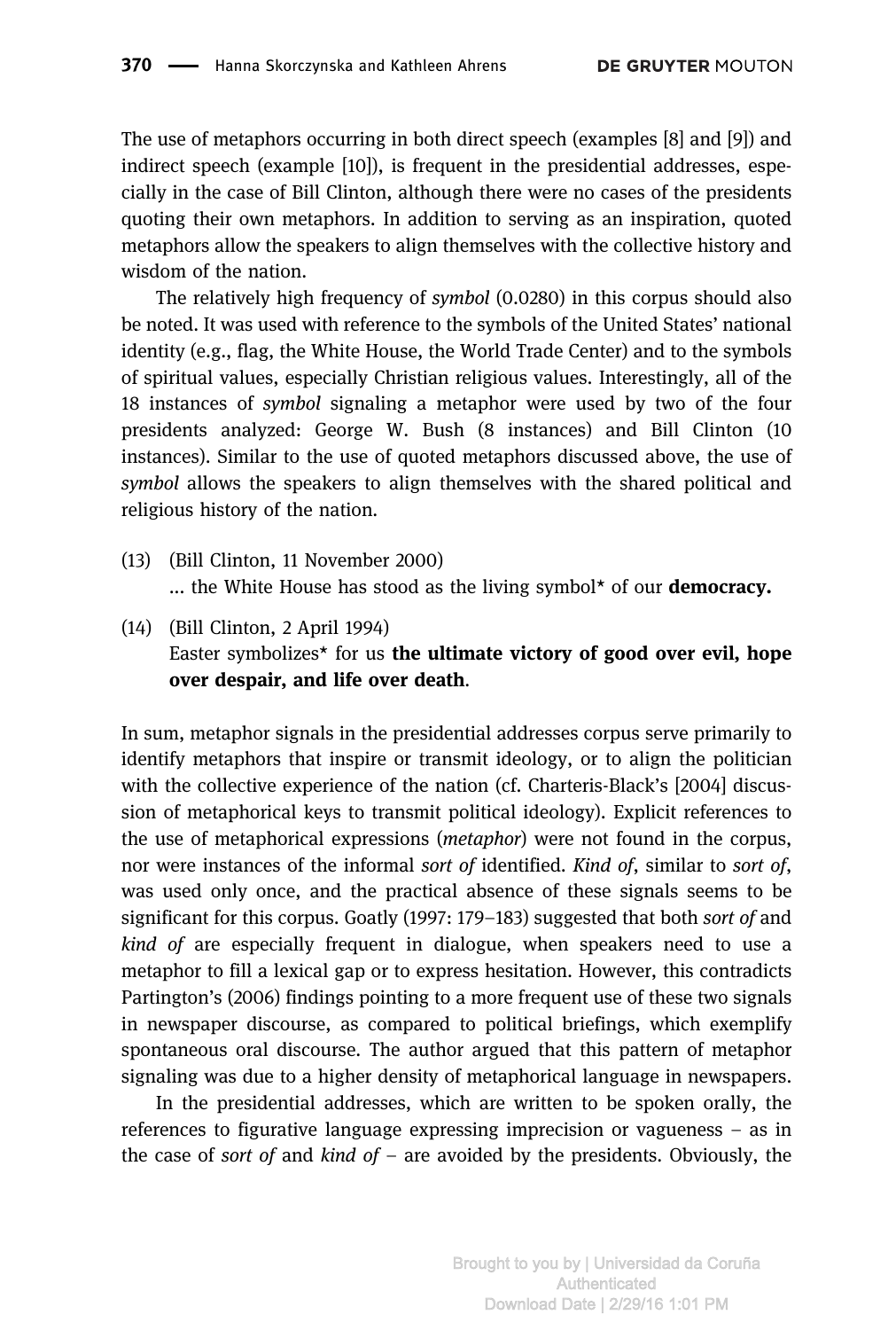genre represented by the corpus examined cannot be considered a sample of spontaneous speech, but rather should be viewed as a type of written discourse. In this sense, the use of the two metaphor signals differs from the findings reported by Partington (2006), with reference to newspaper political discourse, and might be attributed to the contextual features of the genres in question: political speeches and newspaper articles. On the other hand, other types of metaphor signals such as conditionality, nonliteral comparisons, and quoted metaphorical expressions are notably frequent. These discursive features offer insights into the ways in which metaphorical signals highlight the rhetorical strategies used in political speeches, which, in turn, are aimed to enhance the effectiveness of the message conveyed.

# 5 Metaphor signals in popular science articles

Table 3 summarizes the frequency data of the metaphor signals in the popular science articles corpus. As was the most frequent signal in the corpus, followed by like and say, with significantly higher frequency ranges than the rest of the words and phrases analyzed. Interestingly, would registered similar frequencies in both the presidential addresses and the science articles, with the average occurrence per 1,000 words of all signals notably higher in the science articles than in the presidential addresses.

| Metaphor signal | <b>Occurrences</b> | Per 1,000 words |
|-----------------|--------------------|-----------------|
| as              | 141                | 0.2290          |
| like            | 127                | 0.2063          |
| say             | 112                | 0.1819          |
| could           | 66                 | 0.1072          |
| would           | 65                 | 0.1056          |
| call            | 49                 | 0.0796          |
| look            | 29                 | 0.0471          |
| just            | 26                 | 0.0422          |
| may             | 26                 | 0.0422          |
| really          | 15                 | 0.0244          |
| kind of         | 13                 | 0.0211          |
| as if           | 10                 | 0.0162          |
| literally       | 9                  | 0.0146          |
| metaphor        | 8                  | 0.0130          |
| sort of         | 8                  | 0.0130          |
| symbol          | 7                  | 0.0114          |

Table 3: Frequencies of metaphor signals in popular science articles.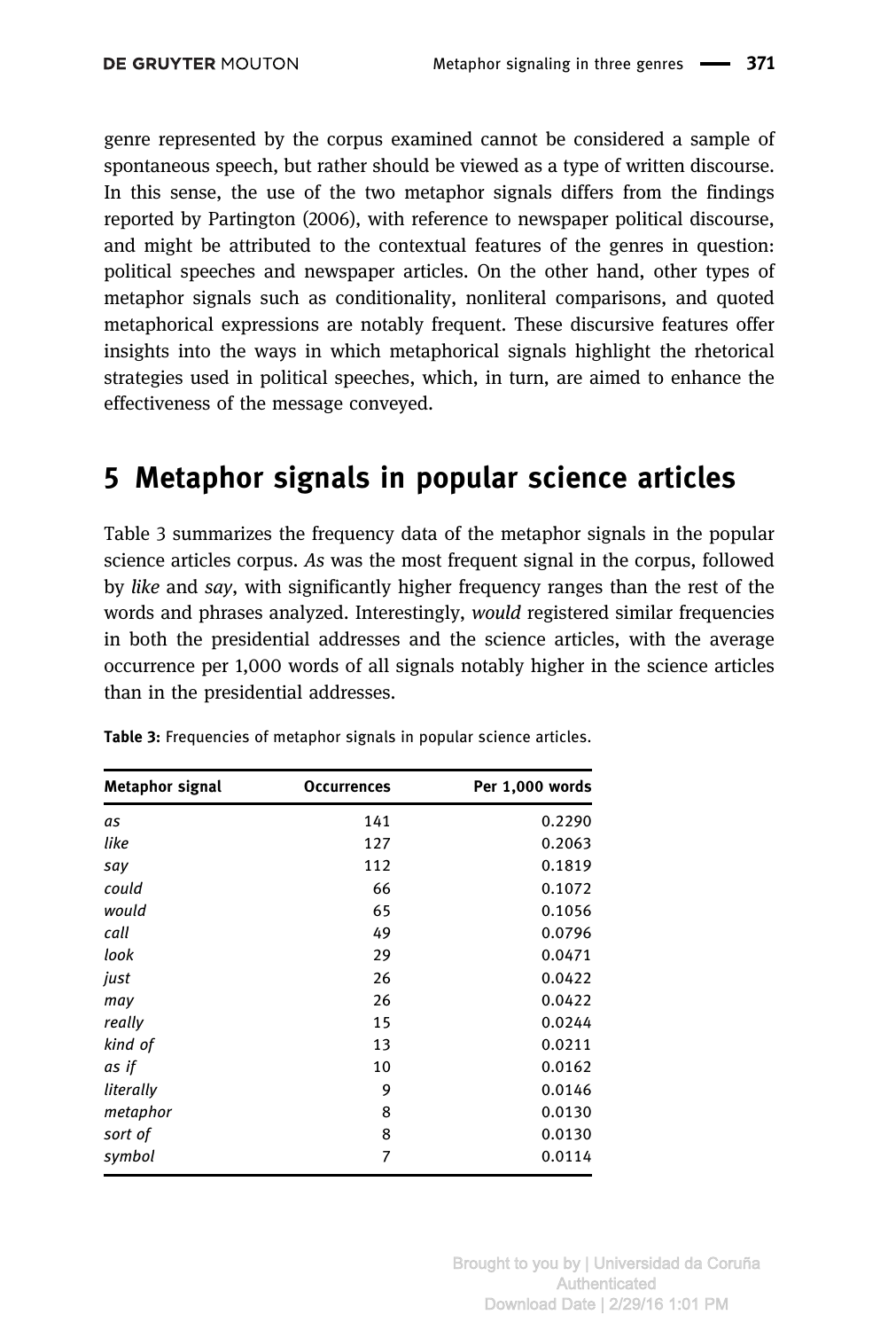As and like, both used in nonliteral comparisons, were the first two most frequent metaphor signals in this corpus. Science popularization discourse has clear instructional goals, as it explains the results of scientific research to the lay public. Journalists who write for popular science magazines often use metaphorical language for pedagogical reasons, since metaphors often involve concrete and familiar concepts to aid readers in understanding concepts they may find abstract and difficult to grasp. In addition, the use of metaphors in educational contexts has been widely researched (e.g., Cameron 2003; Cameron and Low 2004; Low et al. 2008), and popular science discourse fulfills communicative functions that are similar to other types of educational discourse, such as science classroom talk.

In signaling metaphorical expressions, as was commonly used in a lexicogrammatical pattern following a verb, which was then followed by a metaphor.

(15) (Battersby 2006: 36)

The common size for the microwave hot and cold spots is known from theory to be a little less than 500,000 light years across. This means that they can be used as\* cosmic yardsticks to reveal how space bends.

A closer analysis of this word combination revealed that there were four semantically differentiated groups of verbs preceding as: action verbs (e.g., act, function, operate, serve); perception verbs (e.g., see, perceive); verbs expressing verbal processes (e.g., call, describe, explain, refer to); and verbs describing cognitive processes (e.g., know, regard, think of).

- (16) (Stix 2007: 30) In fact, it reveals that the immune system functions  $as<sup>*</sup>$  a double-edged sword.
- (17) (Lane 2009: 20)

This exothermic reaction converts carbon dioxide into simple organic molecules and also releases energy. It's been described as<sup>\*</sup> "a free lunch you're paid to eat".

(18) (Tarduno 2008: 15)

The hotspot can be thought of  $as^*$  a candle within the earth whose flame burns through the crust, pumping lava to the surface and building an island.

Examples (16), (17), and (18) show how the metaphorically used expressions are anticipated by as and the different verbs in fulfilling the genre's instructional objective of explaining science to the general public.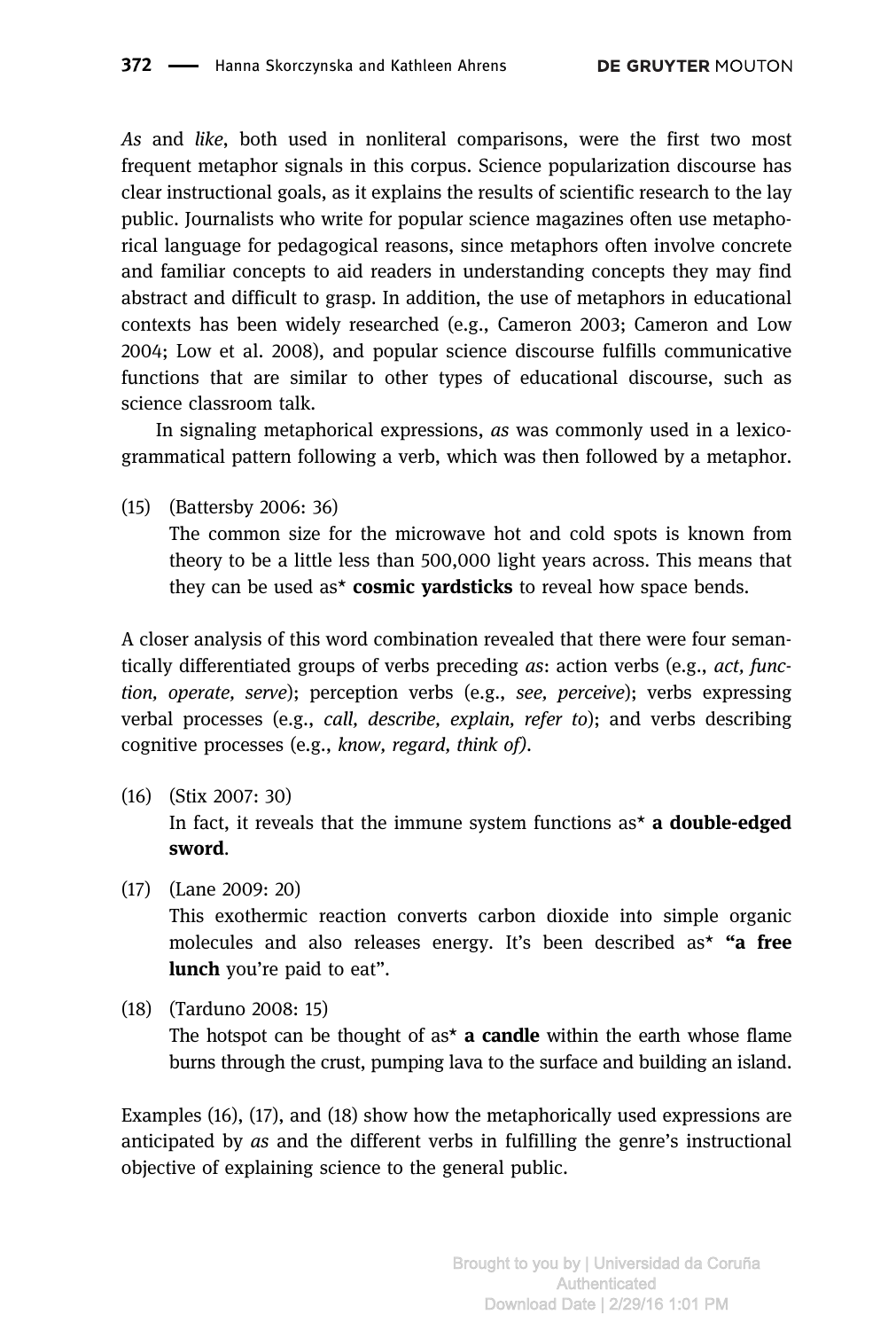Like preceding a metaphor in nonliteral comparisons was used in the corpus for the same purpose and in similar word combinations as as. The most frequent phrases included the verb be (example [19]) and look (example [20]), followed by like and a metaphor.

- (19) (Macknik and Martinez-Conde 2008: 5) The photoreceptors of your retina are like\* the CCD chip in your camera: just a matrix of light detectors.
- (20) (Chown 2009: 35)

The universe looks like\* "Swiss cheese" with concentrations of galaxies separated by enormous voids.

Say, the third most frequent metaphor signal in the corpus, was used to introduce metaphorical citations, most of which were direct quotations, as in example (21).

(21) (Holmes 2009: 15)

Eventually, though, evolution wins the day, and after a few tens of millions of years biodiversity rebounds. [...] But more often a new world emerges. "You're not re-establishing the old chessboard, you're designing a whole new game", says\* Erwin.

Metaphorical direct quotations have the same instructional function as other metaphors used in the popular science articles, in addition to introducing a scientist's personal view of a particular issue. They also allow the speaker or writer to broaden his/her perspective on different topics, introduce variation in the narration, and personalize the information presented. While an individual is often quoted directly in order to enhance the authenticity of the information provided, quotations from a group are presented as indirect quotes so as to summarize a view that is shared by a professional group, but expressed in the journalist's metaphorical words.

On the whole, the science articles corpus clearly differs from the presidential addresses corpus in the number and frequency of the metaphor signals used. For instance, as if is used in nonliteral comparisons (similar to as and like) in metaphor-anticipating positions in the science articles. In addition, kind of and sort of are used notably more often than in the presidential addresses, and serve to signal metaphors explaining new concepts and phenomena. Moreover, look occurred significantly more frequently than in the presidential addresses and was often used in combination with like (example [22]).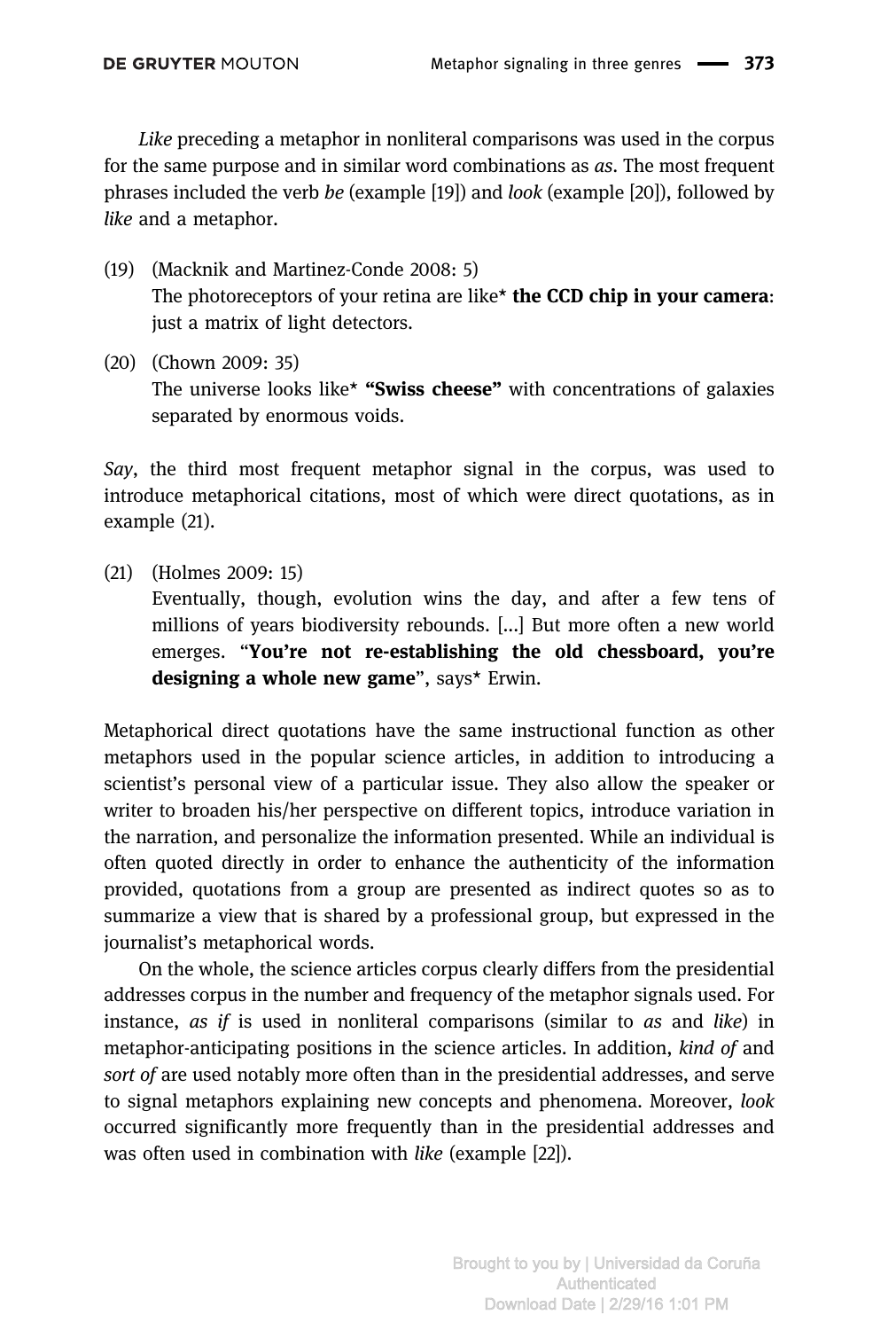(22) (Wang 2008: 4)

The zinc oxide crystals look something like\* a forest without branches.

The signals *could* and *may* were used more frequently in the science articles, in anticipating metaphors depicting possible scientific scenarios, which at the present time can only be imagined (example [23]).

(23) (Davies 2007: 41) If, however, life is weakly defined as something like organized complexity, the roots of life may\* meld seamlessly into the realm of general complex chemistry.

Finally, explicit metaphor signals, such as metaphor, as well as words intensifying a metaphor's effect (just, really, and literally), were found to occur more frequently in the science articles corpus than in the presidential addresses corpus.

The results so far indicate two interesting findings. The first finding is that nonliteral comparisons, quoted metaphorical expressions, and conditionality are the top three types of signals in both corpora. However, the purpose of the first two types of signaled metaphors differ according to the purpose of each genre. In the presidential addresses corpus, nonliteral comparisons are used to transmit ideology, while in the science articles corpus, they are used to instruct and explain. Quoted metaphorical expressions, on the other hand, are used to align the president with the collective past or ideals of the country, while in the science articles, they are used to provide different perspectives and personalize the information presented. The second finding is that the use of conditionals as metaphor signals in both corpora occurs for a similar reason – to explain what could possibly happen in the future – depending upon either the political decisions made or the scientific advances made in the present. In the following section, we turn to the third genre under examination.

# 6 Metaphor signals in business periodical articles

The frequency data for the metaphor signals in the business periodical articles corpus is shown in Table 4. Say registered the highest frequency with 0.5717, followed by as with 0.4155 and would with 0.2249.

The three most frequent metaphor signals in this corpus are the same as in the presidential addresses corpus, although the order is different: would, as, and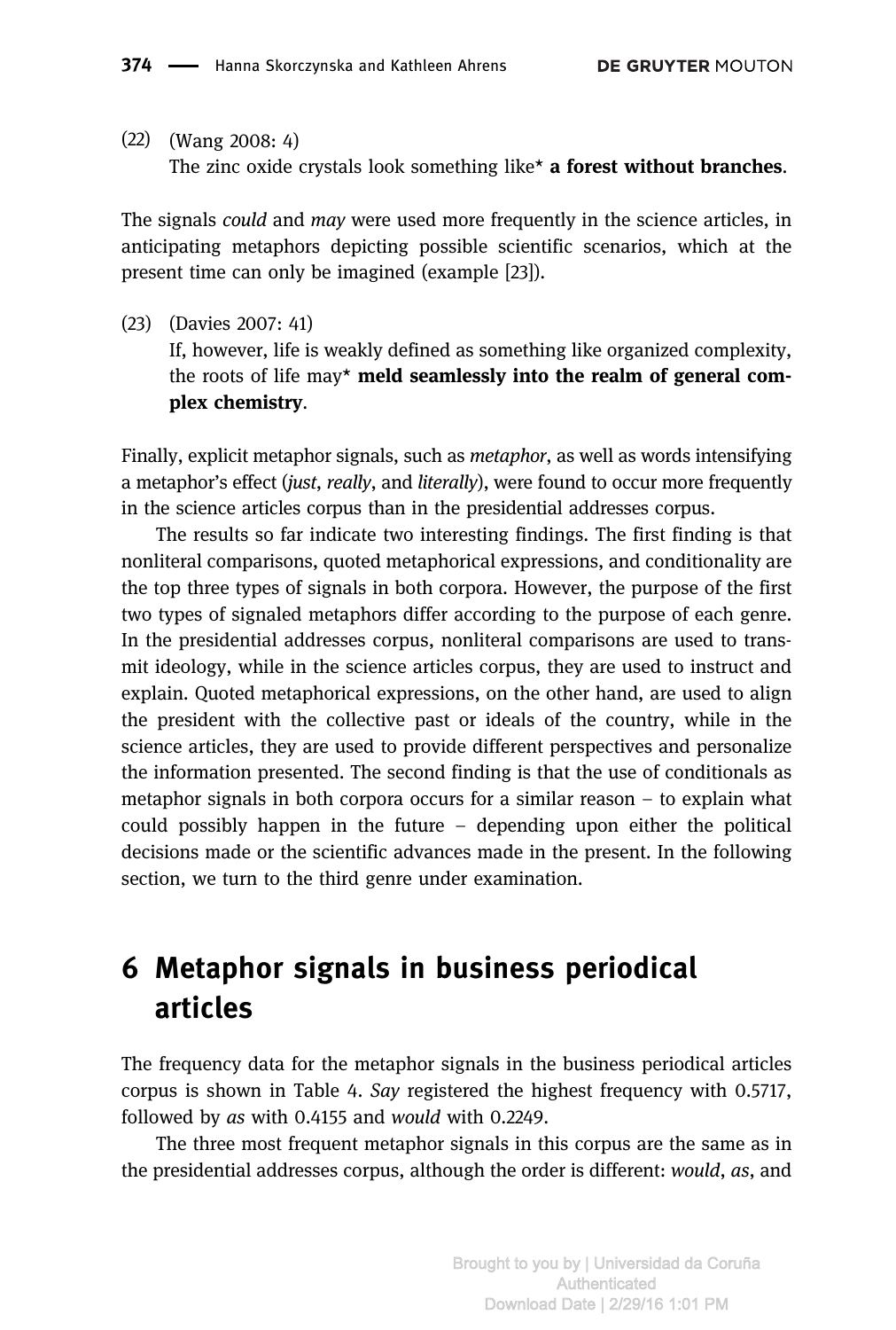| Metaphor signal | <b>Occurrences</b> | Per 1,000 words |
|-----------------|--------------------|-----------------|
| say             | 366                | 0.5717          |
| as              | 266                | 0.4155          |
| would           | 144                | 0.2249          |
| could           | 118                | 0.1843          |
| like            | 116                | 0.1812          |
| may             | 97                 | 0.1515          |
| call            | 66                 | 0.1031          |
| look            | 60                 | 0.0937          |
| just            | 55                 | 0.0859          |
| really          | 35                 | 0.0547          |
| kind of         | 20                 | 0.0312          |
| symbol          | 18                 | 0.0281          |
| as if           | 16                 | 0.0250          |
| sort of         | 13                 | 0.0203          |
| literally       | 5                  | 0.0078          |
| metaphor        | 4                  | 0.0062          |

Table 4: Frequencies of metaphor signals in business periodical articles.

say. As and say are also among the most frequent signals in the science articles corpus. The three genres, then, are similar with regard to the metaphor signals that are most often used in each corpus.

As in the other two corpora, say was used to quote or to paraphrase someone else's metaphorical statements. However, in contrast to the other corpora, the business articles corpus included citations by groups of individuals, such as economists (example [24]), bankers (example [25]), or managers, besides the metaphorical quotations of individuals.

(24) (Tully et al. 2002: 69) When prices become uncoupled from rents, economists say<sup>\*</sup>, a bubble can't be far behind.

(25) (Reed et al. 2002: 56) Bankers say\* ABB's **brass** didn't see until very late in the game that they were in danger of being locked out of the commercial-paper market.

While an individual's quotation is often included between inverted commas and inserted in the text to enhance the authenticity of the information provided, quotations from a group are presented in a way that serves a distinct purpose. That is, they summarize a view that is shared by a professional group but is expressed in the journalist's metaphorical words. The journalist, in this way,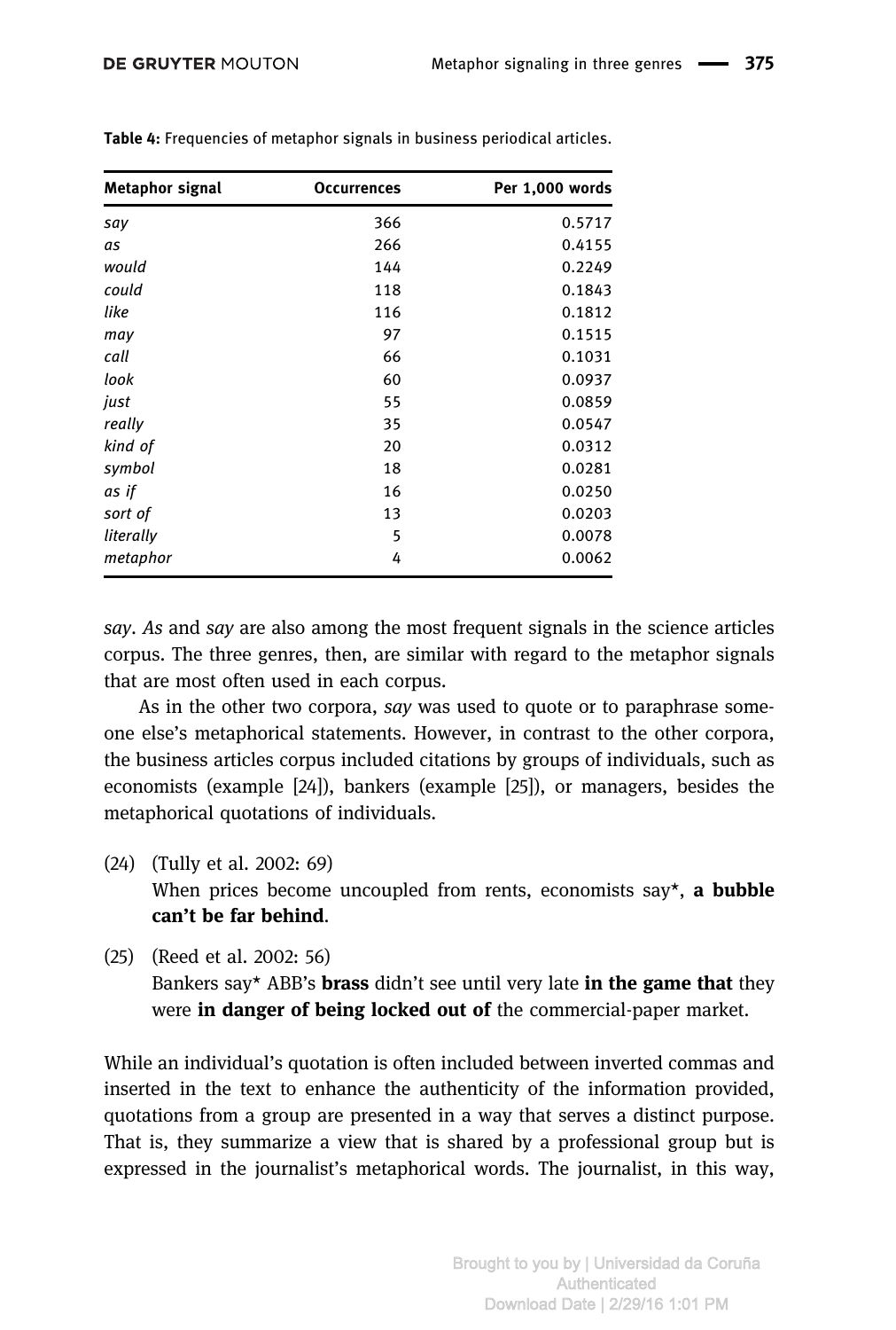takes the risk of metaphorically verbalizing a collective view of an issue, seeking to attract and entertain readers. Therefore,  $say$  not only anticipates the metaphor but also points to who expresses a particular view, allowing the journalist to distance himself/herself from the metaphor used.

As was preceded by a range of different verbs and followed by a metaphor, in a similar way to what was previously identified in the science articles corpus. The verbs used in the business articles also expressed action (e.g., count, dismiss, take over), perception (e.g., see, view), verbal processes (e.g., *describe*, refer to), and cognitive processes (e.g., know, think of).

- (26) (The sky's the limit, The Economist 2001) For American consumers, airlines have taken over from HMOs (the controversial health-care companies) as\* public enemy number one.
- (27) (Navigators in troubled waters, The Economist 1999) Over the years, central bankers have popularly been referred to as<sup>\*</sup> captains, admirals, pilots and lifeboatmen.

The fact that both corpora (i.e., popular science articles and business periodical articles) are samples of journalistic discourse explains the similarities mentioned. However, the nonliteral comparisons with  $as$ ,  $as$  if, and like in the business articles are more often used to attract the reader's attention, to play on his/her imagination, and to make the texts more lively, rather than to explain and illustrate concepts as in the science articles.

The conditional would in the business articles corpus, as well as the modals expressing possibility (i.e., *could* and *may*), anticipate metaphors in the same way as in the other two corpora. In this sense, they enhance the metaphor's effect by referring to a hypothetical scenario.

(28) (America's housing market. Cracks in the façade, The Economist 2007a) Even a loss several times larger than that would\* barely ruffle America's vast financial markets: about \$600 billion was wiped out on the stock markets as share prices fell on February 27th.

While most of the metaphor signals registered the highest average frequencies in the business articles corpus, the explicit signal metaphor was found less frequently in this corpus (0.0062) compared to the science articles corpus (0.0130). Similarly, of all the intensifiers, literally registered a lower average frequency in the business articles (0.0078) in comparison to the science articles (0.0146). Neither of the two signals was used in the presidential addresses, which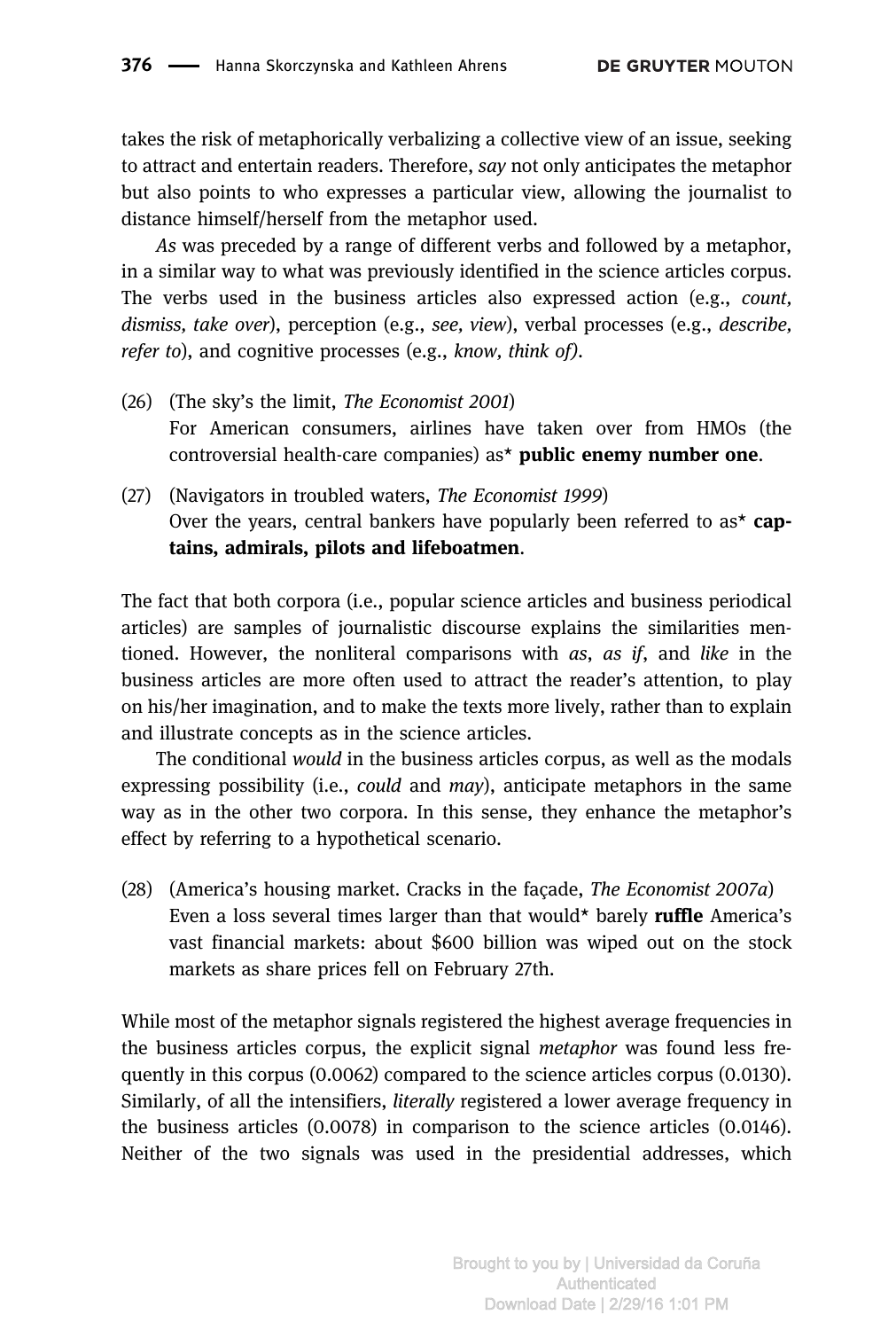suggests that politicians are unwilling to highlight the rhetorical strategies they employ (e.g., by referring explicitly to the use of metaphors) when they address the general audience.

Unlike in the science articles, where writers explicitly referred to the metaphors used, in the business articles, the explicit references to metaphors were in all cases made by business practitioners and economists, who were cited in direct quotations or were paraphrased (example [29]).

(29) (Business schools. New graduation skills, The Economist 2007b) [...] the first time the head of an academic institution has, without a hint of irony, used a factory-floor metaphor\* for speed and efficiency to describe his ivory tower.

These data suggest that the writers' attitudes toward metaphorical language might be different in the two genres. While in the science articles, metaphors are explicitly referred to when they are used as a communicative and rhetorical strategy, in the business articles, journalists seem to shy away from this strategy, instead preferring to let quoted metaphors communicate the viewpoint of a professional group, which at the same time indicates that they do not necessarily agree with these views. This demonstrates how the two genres differ in their communicative aims and strategies.

Literally, even though it was found less frequently in the business articles than in the science texts, was used in a similar way in both corpora, that is, to intensify the metaphor used (example [30]).

(30) (Frontier-Special report. Click here for cash, Business Week 1999) Caren J. Martineau, for one, feels the winnowing process of online finance took **the romance out of** her business  $-$  literally\*. Martineau approached Vcapital.com for a \$4 million investment in her firm [...].

Symbol was used with the same frequency in the business articles and in the presidential addresses  $-0.0281$  and 0.0280, respectively  $-$  but was used less often in the science articles (0.0114). As was previously noted, the metaphorical symbols in the presidential addresses were of religious and patriotic character. The symbols in the business articles, however, represent the business and economic world, and range from companies, their head offices and brands, to well-known business personalities, like in example (31).

(31) (Taylor 2000)

They believed Bill could become a powerful living symbol<sup>\*</sup> of **the Ford brand.**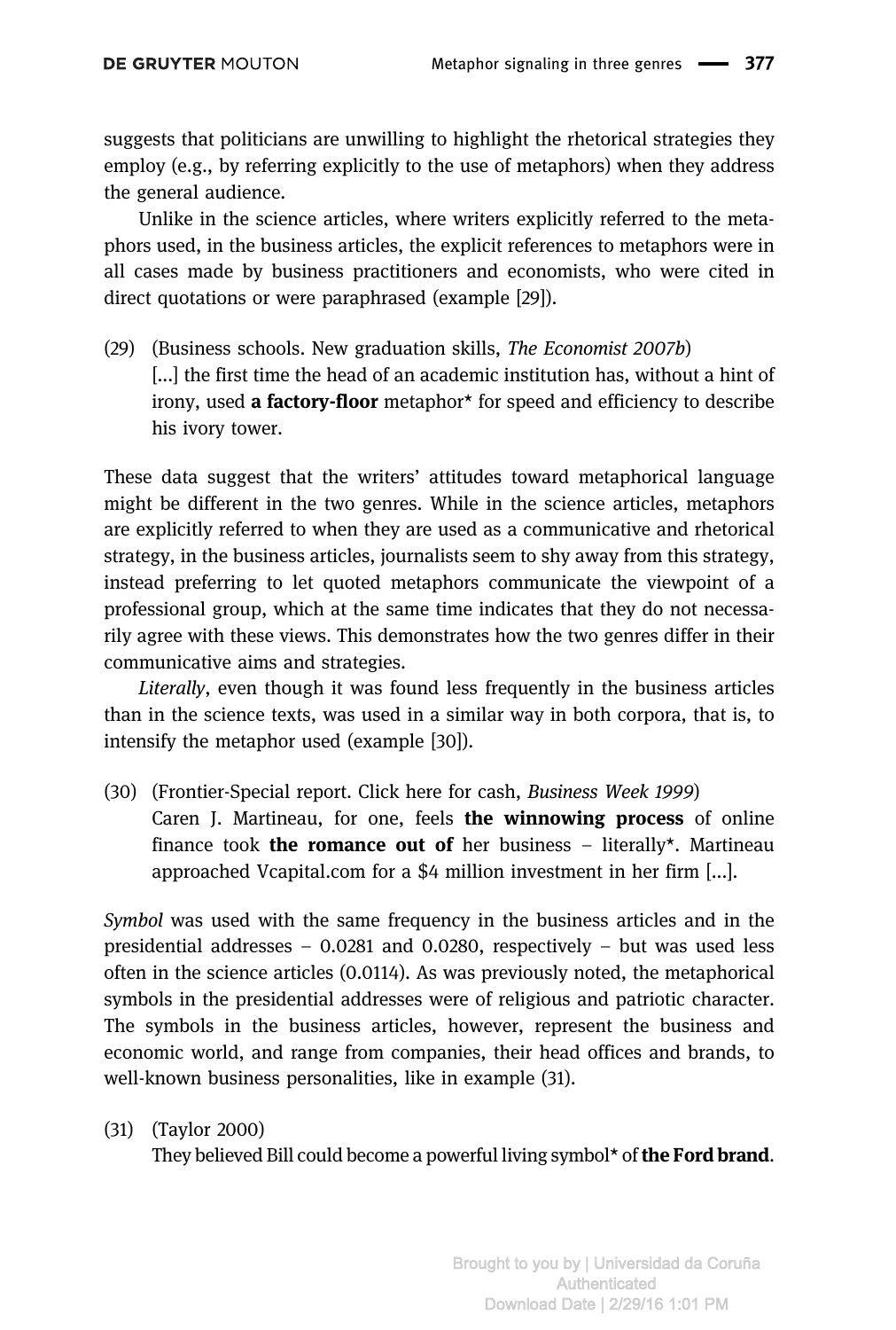The frequency data on the use of metaphor signals in this corpus shows that writers use all of the signals examined with varying but significant frequencies in comparison to the other corpora. Even though there were fewer references to explicit metaphoricity, other signals fulfilled different functions, among which anticipating other people's metaphors, introducing nonliteral comparisons, and making metaphorical descriptions more hypothetical were the most prominent.

#### 7 Conclusions

In this study, we found that texts written for the purpose of edification and/or explanation (i.e., business periodical articles and popular science articles) contain more metaphor signals than texts that are written to be spoken, in this case, the presidential addresses. This finding is in line with what both Wallington et al. (2003) and Partington (2006) found when comparing the frequency of metaphor signals in written and spoken genres. In addition, we found that nonliteral comparisons, quoted metaphorical expressions, and conditionality are the top three types of signals in all three corpora. However, the purpose of the first two types of signaled metaphors differ according to the purpose of each genre: in the presidential addresses corpus, nonliteral comparisons were used to ideologically persuade listeners, while in the science articles corpus, they were used to aid the reader in understanding the explanation provided, and in the business articles corpus, they were used to liven up the language. Furthermore, quoted metaphorical expressions were used to align the presidents with the shared history of the country, a purpose that is found in presidential speeches in other countries as well (Lu and Ahrens 2008).

In contrast, in the science articles corpus, quoted metaphorical expressions were used to personalize information and provide alternative viewpoints, and in the business articles corpus, they were used to indicate who expresses a particular point of view, allowing the journalist to distance himself/herself from that view. The use of conditionals as metaphor signals, however, occurred for a similar reason across all three corpora – to posit a hypothetical scenario, whether it be a possible political future, scientific future, or financial future.

Thus, this study has demonstrated that some signals have the potential to be "universal" signals across all three genres, while other signals are genre-specific and align closely with the pragmatic purpose of the genre in question. In this sense, this finding does not fully support the hypothesis that we formulated for this research, which claimed a genre-dependent variation of signaling, but instead argues that the pragmatic goals of the text will guide how the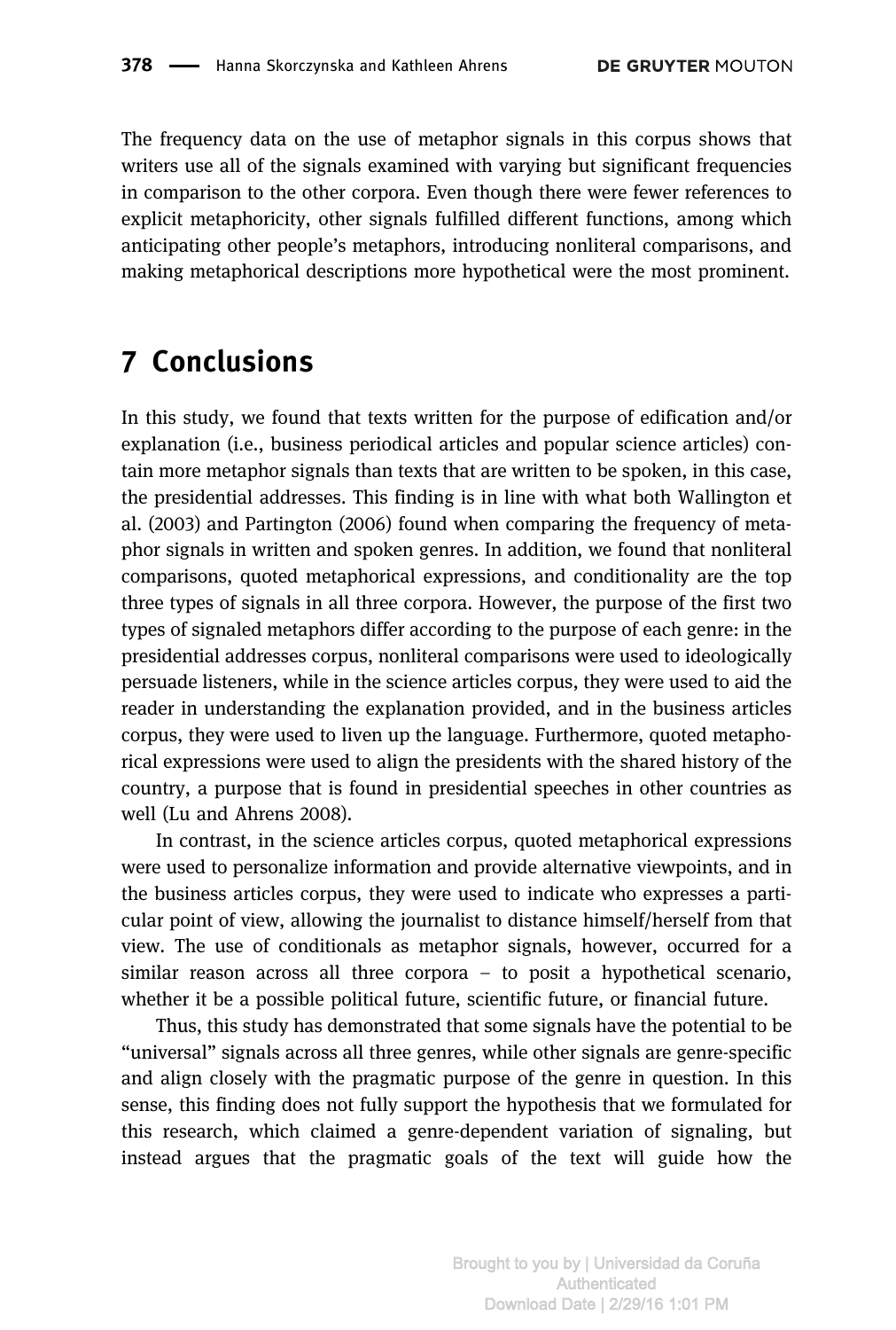metaphors, and the associated metaphor signals, are used. However, we have not yet examined whether one genre contains more metaphors overall, as it may be the case that one genre contains a large number of conventionalized conceptual metaphors that are unmarked. Future work may include examining both signaled and nonsignaled metaphor usages in order to distinguish not only the frequency but also the pragmatic function of each type of metaphor.

**Acknowledgments:** The first author would like to thank Generalitat Valenciana (Spain) for the grant (BEST/2009/243) supporting this research. The second author would like to thank Hong Kong Baptist University for a Faculty Research Grant which supported a portion of this research (FRG/08-09/II-27). Special thanks also go to the second author's project assistant, Ivy Chan Wing Shan, for her assistance with the data analysis in this paper. We are grateful for comments and suggestions received from two anonymous reviewers. All errors are our own responsibility.

## References

Battersby, Stephen. 2006. Fold testament. New Scientist 192(2581). 34–38.

Beacco, Jean-Claudel, Chantal Claudel, Marianne Doury, Gerard Petit & Sandrine Rebould-Touré. 2002. Science in media and social discourse: New channels of communication, new

linguistic forms. Discourse Studies 4(3). 277–300.

Business Week. 1999. Frontier-Special report. Click here for cash. [http://www.businessweek.](http://www.businessweek.com) [com](http://www.businessweek.com) (accessed 29 July 2013).

Calsamiglia, Helena, Sebastián Bonilla, Daniel Cassany, Carmen López & Jaume Martí. 2001. Análisis discursivo de la divulgación científica. Paper presented at Lengua, discurso, texto: I Simposio internacional de análisis del discurso, Madrid 2001.

Calsamiglia, Helena & Teun A. Van Dijk. 2004. Popularization discourse and knowledge about the genome. Discourse & Society 15(4). 369–389.

Cameron, Lynne. 2003. Metaphor in educational discourse. London & New York: Continuum. Cameron, Lynne & Alice Deignan. 2003. Combining large and small corpora to investigate

tuning devices around metaphor in spoken discourse. Metaphor & Symbol 18(3). 149–160.

- Cameron, Lynne & Graham Low. 2004. Figurative variation in episodes of educational talk and text. European Journal of English Studies 8(3). 355–373.
- Charteris-Black, Jonathan. 2004. Corpus approaches to critical metaphor analysis. New York: Palgrave MacMillan.
- Chown, Marcus. 2009. Mystery of the missing mini-galaxies. New Scientist 2722. 33–35.

Davies, Paul. 2007. Are ALIENS among us? Scientific American 297(6). 40–41.

Glucksberg, Sam & Boaz Keysar. 1993. How metaphors work. In Andrew Ortony (ed.), Metaphor and thought, 2nd edn. 401–424. Cambridge: Cambridge University Press.

- Goatly, Andrew. 1997. The language of metaphors. London & New York: Routledge.
- Holmes, Bob. 2009. Post-human earth: How the planet will recover from us. New Scientist 2728. 12–15.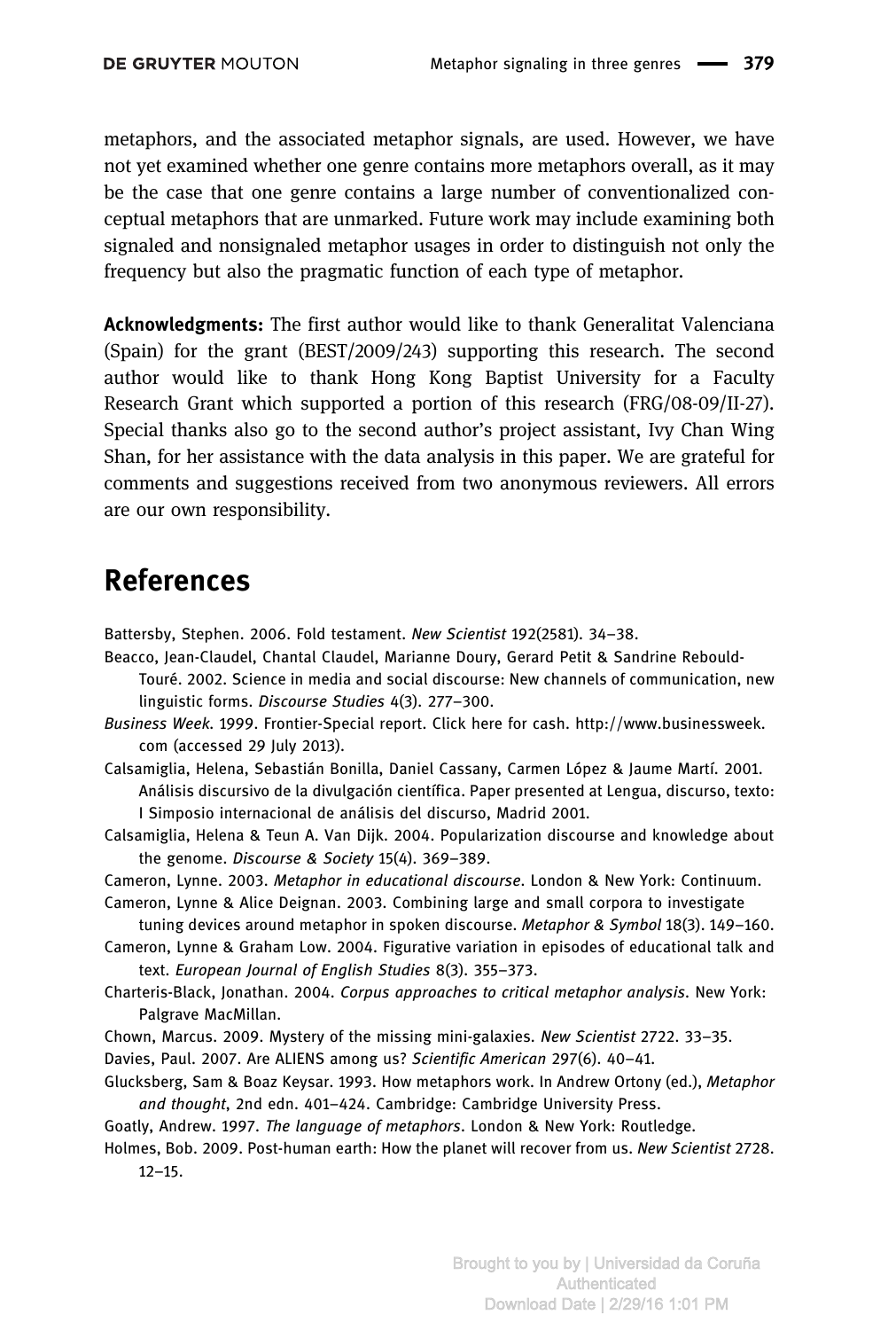Knowles, Murray & Rosamund Moon. 2006. Introducing metaphor. Oxon: Routledge. Lane, Nick. 2009. Like a foaming stone: Life began in rock. New Scientist 2730. 18–21.

- Low, Graham, Jeannette Littlemore & Almut Koester. 2008. Metaphor use in three UK university lectures. Applied Linguistics 29(3). 428–455.
- Lu, Lweilun & Kathleen Ahrens. 2008. Ideological influences on building metaphors in Taiwanese presidential speeches. Discourse and Society 19(3). 383–408.
- Macknik, Stephen, L. & Susana Martinez-Conde. 2008. Illusions: Motion from brightness. Scientific American 298(3). 5.
- Miller, George, A. 1993. Images and models, similes and metaphors. In Andrew Ortony (ed.), Metaphor and thought, 2nd edn. 357–400. Cambridge: Cambridge University Press.
- Moirand, Sophie. 2003. Communicative and cognitive dimensions of discourse on science in the French mass media. Discourse Studies 5(2). 175–206.
- Ortony, Andrew. 1993. The role of similarity in similes and metaphors. In Andrew Ortony (ed.), Metaphor and thought, 2nd edn. 342–356. Cambridge: Cambridge University Press.
- Partington, Alan. 2006. Metaphors, motifs and similes across discourse types: Corpus-assisted discourse studies (CADS) at work. In Anatol Stefanowitsch & Stefan T. Gries (eds.), Corpus-based approaches to metaphor and metonymy, 267–304. Berlin & New York: Mouton de Gruyter.
- Pramling, Niklas. 2006. The clouds are alive because they fly in the air as if they were birds: A re-analysis of what children say and mean in clinical interviews in the work of Jean Piaget. European Journal of Psychology of Education 21(4). 453–466.
- Reed, Stanley, David Fairlamb & Carol Matlack. 2002. In Europe there's no more easy money. Business Week 3777. 56–56
- Reisigl, Martin. 2008. Rhetoric of political speeches. In Ruth Wodak & Veronika Koller (eds.), Handbook of communication in the public sphere, 243–269. Berlin & New York: Mouton de Gruyter.
- Rundell, Michael & Gwyneth Fox. 2007. Macmillan English dictionary for advanced learners. Oxford: MacMillan/A. & C. Black.
- Scott, Michael. 2008. WordSmith Tools 5. Oxford: Oxford University Press.
- Skorczynska, Hanna. 2010. Metaphor marking and metaphor typological and functional ranges in business periodicals. In Lynne Cameron, Graham Low, Alice Deignan & Zazie Todd (eds.), Researching and applying metaphor in the real world, 309–320. Amsterdam & Philadelphia: John Benjamins.
- Skorczynska, Hanna & Alice Deignan. 2006. Readership and purpose in the choice of economics metaphors. Metaphor and Symbol 21(2). 87–104.
- Skorczynska, Hanna & Jordi Piqué. 2005. A corpus-based description of metaphorical marking patterns in scientific and popular business discourse. Metaphorik.de 9. <http://www.metaphorik.de/09/skorczynskapique.pdf> (accessed 25 September 2009).
- Steen, Gerard. 2005. What counts as a metaphorically used word? The Pragglejaz experience. In Seana Coulson & Barbara Lewandowska-Tomaszczyk (eds.), The literal-nonliteral distinction, 299–232. Berlin: Peter Lang.
- Steen, Gerard. 2007. Finding metaphor in grammar and usage: A methodological analysis of theory and usage. Amsterdam & Philadelphia: John Benjamins.
- Steen, Gerard. 2008. When is metaphor deliberate? In Nils-Lennart Johannesson, David C. Minugh & Christina Alm-Arvius (eds.), Selected papers from the 2008 Stockholm Metaphor Festival.<http://vu-nl.academia.edu/GerardSteen/> (accessed 20 September 2013).